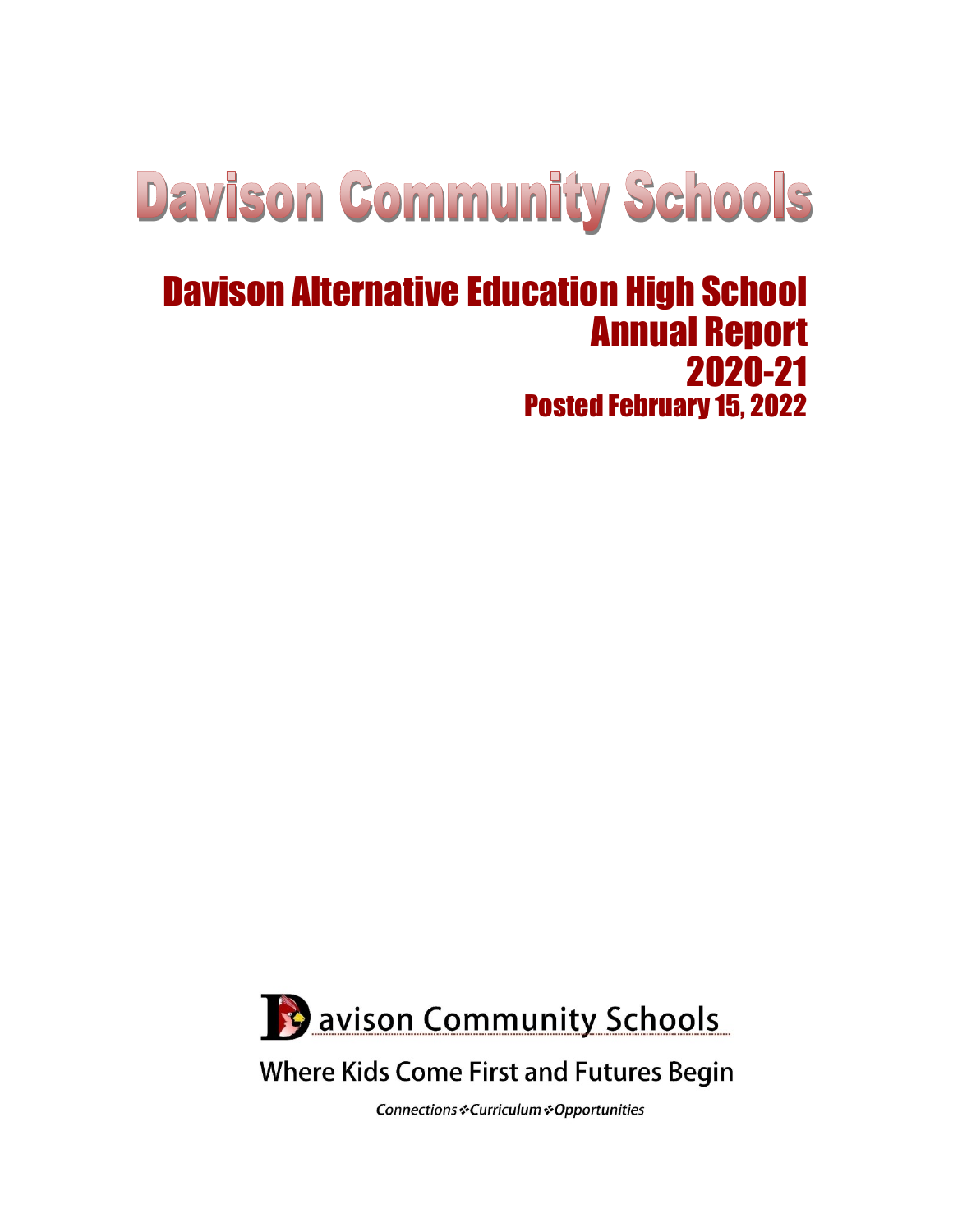

# Davison Alternative Education High School

#### Dear Parents and Community Members:

We are pleased to present you with the Annual Education Report (AER) which provides key information on the 2020-21 educational progress for Davison Alternative Education. The AER addresses the complex reporting information required by federal and state laws. The school's report contains information about student assessment, accountability and teacher quality. If you have any questions about the AER, please contact Principal Jerry Piger for assistance.

The AER is available for you to review electronically by visiting the following website: or you may review a copy in the principal's office at your child's school.

For the 2021-22 school year, schools were identified using definitions and labels as required in the Every Student Succeeds Act (ESSA). A Targeted Support and Improvement (TSI) school is one that has at least one underperforming student subgroup. An Additional Targeted Support (ATS) school is one that has a student subgroup performing at the same level as the lowest 5% of all schools in the state. A Comprehensive Support and Improvement (CSI) school is one whose performance is in the lowest 5% of all schools in the state or has a graduation rate at or below 67%. Some schools are not identified with any of these labels. In these cases, no status label is given.

Our school has been given the CSI label because our graduation rate is at or below 67 percent. Davison Alternative Education is a credit recovery program for high school students who are at risk of not graduating on time.

The key challenges for the school this year include the ongoing effects from the COVID-19 pandemic, including but certainly not limited to the challenges of teaching students through quarantines and sickness. The results have left many students behind academically. We are also very concerned about the fragile mental health issues that we are beginning to see in our students from the effect of the pandemic that has strained our families financially and emotionally. Of course, inequity in funding and constantly changing requirements and new legislation affecting public education continue to make it difficult for schools, from trying to establish ways to measure student progress with fidelity despite ever changing state assessments to the exodus of educational professionals into other fields and discouragement of promising young adults from pursuing educational careers.

We have several key initiatives in place to accelerate student achievement including: District and school improvement process and plans

- Advisory Curriculum Council (ACC) which uses the Understanding By Design model for the development and revision of all Davison Community Schools curriculum
- Standards Referenced Grading
- Data Days to review district and building student achievement and behavior data
- District and building Professional Learning Communities (PLC's) by Grade Level and/or Subject **Matter**
- Literacy Intervention Program which includes Literacy Specialist in our elementary buildings, screening and diagnostic assessments, Title I and at-risk (31a) funded paraprofessionals to help implement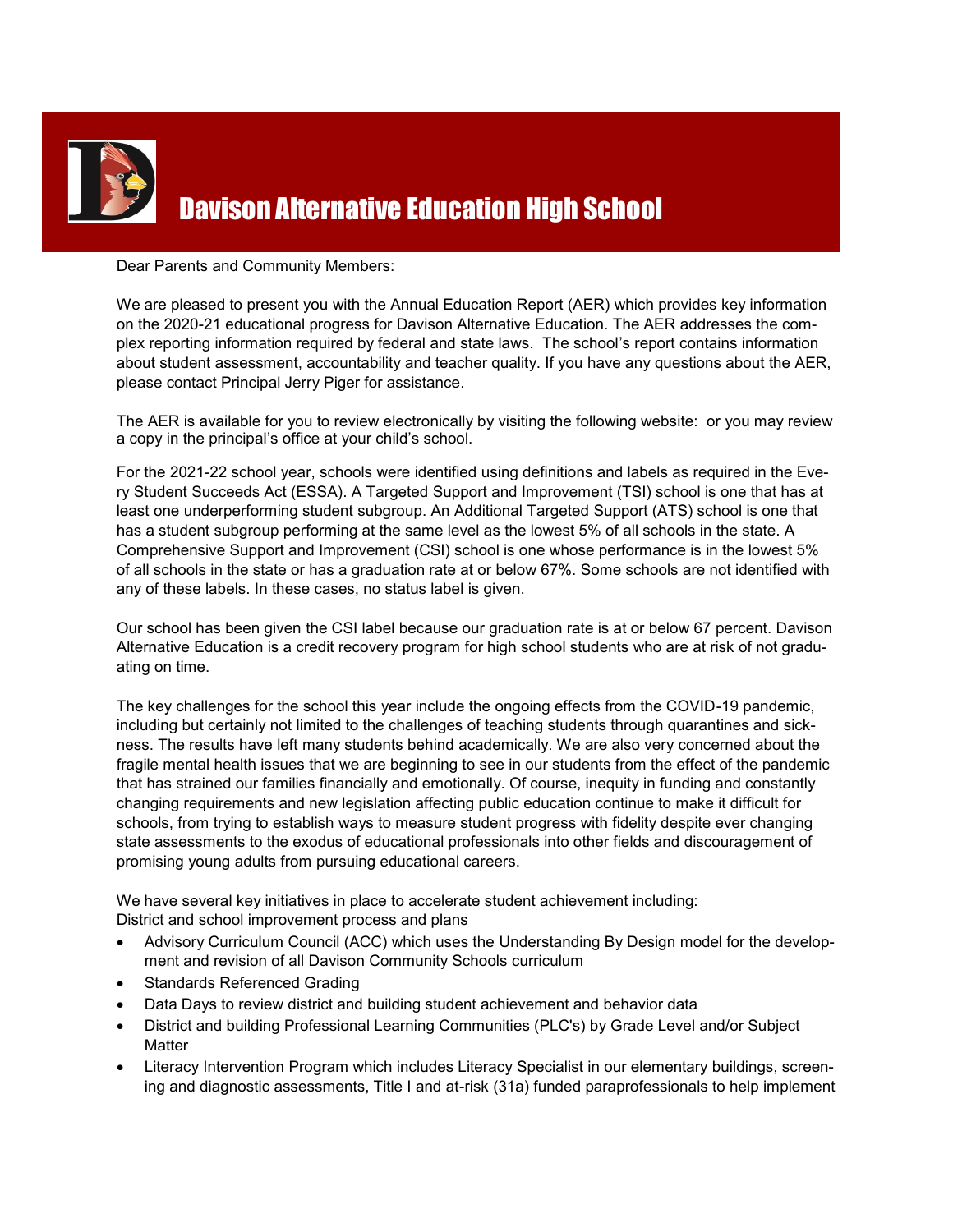

# Davison High School

interventions and Individual Reading Intervention Plans (IRIP's) and specific intervention programs

- District Math Coach
- Elementary Counselors
- Success Coordinators
- Quality Career and Technical Education (CTE) program
- Advanced Placement (AP) program offering 13 AP courses at Davison High School.
- Positively Engaging Partnerships—a "Parent University" series of parent education nights where the district brings in guest speakers to discuss topics suggested by parents.
- Positive Behavior Intervention Support (PBIS) and Promoting Positive School Climate (PPSC) initiatives
- Cardinal Code

State law requires that we also report the additional information:

#### **PROCESS FOR ASSIGNING PUPILS TO THE SCHOOL:**

The District is a "schools of choice" district in that there are no set school building boundaries within the district. Any child living within Davison school boundaries can attend any school within the district at the student's grade level. Davison Community Schools also participates in the state of Michigan's 105 and 105c Schools of Choice programs, which provides students living outside district boundaries opportunities to attend Davison.

#### **THE STATUS OF THE 3-5 YEAR SCHOOL IMPROVEMENT PLAN:**

In 2019, Davison Community Schools was awarded renewal of District Accreditation as a quality school system by the AdvancED Accreditation. Davison was one of the first school districts across the state to complete this rigorous process in 2009. Accreditation is a process that has to be renewed every five years.

#### **A BRIEF DESCRIPTION OF EACH SPECIALIZED SCHOOL:**

All of our school buildings offer a quality education and are unique in their own ways.

- Davison High School: Houses approximately 1,700 students in grades 9-12.
- Davison Alternative High School: Specializes in credit recovery for students in grades 9-12.
- Davison Middle School: Houses seventh and eighth graders.
- Hahn Intermediate School: Houses fifth and sixth graders
- Central Elementary: First through fourth graders and the district's gifted and talented program
- Gates Elementary—Houses first through fourth graders
- Hill Elementary—Houses Kindergarten through fourth graders
- Siple Elementary—Houses Kindergarten through fourth grades
- Thomson Elementary– Houses Kindergarten students

#### **CORE CURRICULUM:**

The State of Michigan requires that all students enrolled in public school districts receive daily core curriculum instruction in language arts, reading, English, math, science and social studies. Davison Com-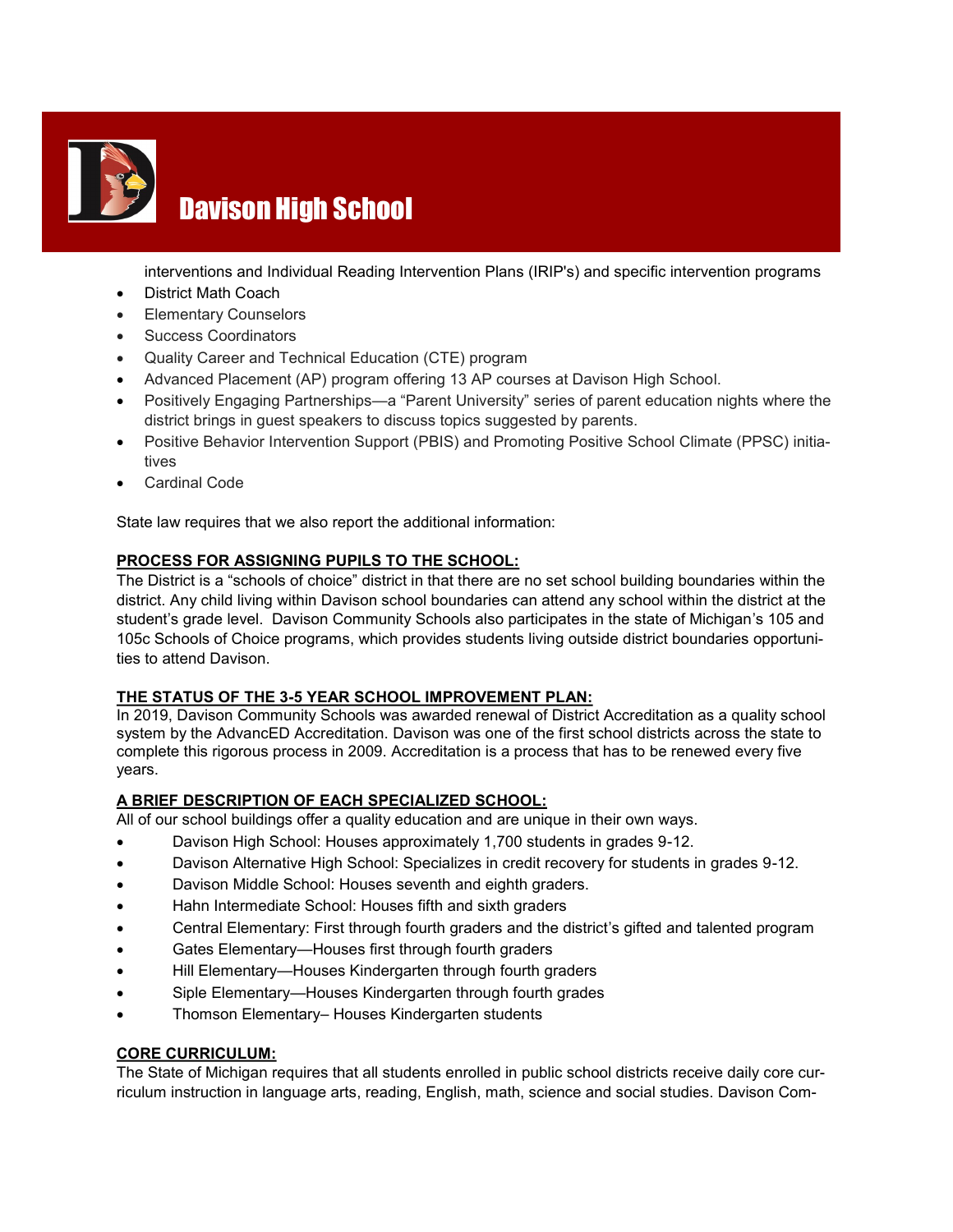

.

# Davison Alternative Education High School

munity Schools, being in full compliance with state requirements, offers daily core curriculum instruction which meets or exceeds state requirements in all areas. The district has developed and implemented outcomes for kindergarten through 12th grades which reflect the state Core Curriculum guidelines. The content of these guidelines is based on " … an effective program which fosters the development of a well-rounded literate individual." The district's Advisory Curriculum Council, an ongoing group made up of board members, teachers, and administrators reviews each of the core areas on a six- to eight-year cycle. Additionally, student achievement is monitored in each of the five core academic areas by standardized achievement tests, teacher developed tests and MEAP test results. For more information or a complete copy of the Michigan Department of Education's Model Core Curriculum Outcomes please visit this link: [http://www.mich.gov/mde/0,4615,7](http://www.mich.gov/mde/0,4615,7-140-28753---,00.html)-140-28753---,00.html

#### **ASSESSMENT INFORMATION:**

In addition to the assessment data found in this Annual Education Report, listed below are percentages of students at Davison Alternative Education High School meeting benchmarks or proficiency in a variety of local assessments that are given. In 2020-21 students were assessed through NWEA.

- STAR Math and Reading If a student has a Percentile Rank (PR) above 40, then they have met the benchmark.
- NWEA: The Northwest Evaluation Association, also known as MAP testing, is an evaluation test to see where a student is academically. The district began using this as an assessment tool in 2018- 19.

| <b>Assessment</b> | <b>Percent at</b><br>Benchmark 2020-21 | <b>Percent at</b><br>Benchmark 2019-20 | Grade | <b>Subject</b> |
|-------------------|----------------------------------------|----------------------------------------|-------|----------------|
| Reading           | 8%                                     | NA Due to COVID-19                     | l 9   | <b>Reading</b> |
| Reading           | 12%                                    | NA Due to COVID-19                     | 10    | <b>Reading</b> |
| Reading           | 23%                                    | NA Due to COVID-19                     | 11    | <b>Math</b>    |
| Math              | 7%                                     | NA Due to COVID-19                     | و ا   | <b>Math</b>    |
| Math              | 13%                                    | NA Due to COVID-19                     | 10    | <b>Math</b>    |
| Math              | 15%                                    | NA Due to COVID-19                     | 11    | <b>Math</b>    |

#### **PARENT-TEACHER CONFERENCE INFORMATION:**

Due to COVID, Parent Teacher Conferences were held virtually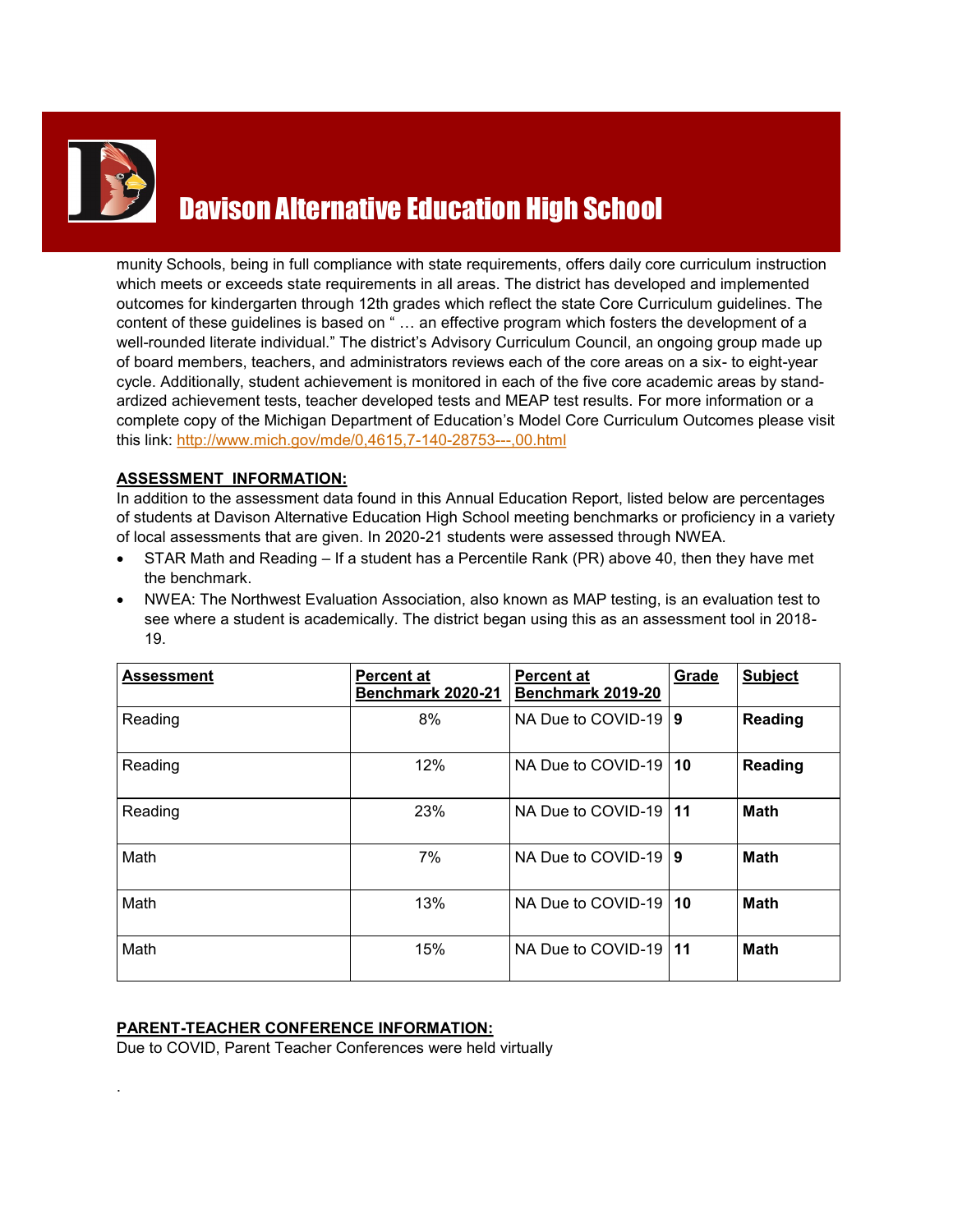

Since Davison Alternative Education is a credit recovery high school, there are no dual enrollment or AP statistics to report for this school.

Thank you for taking the time to read this Annual Report.

Jerry Piger, Principal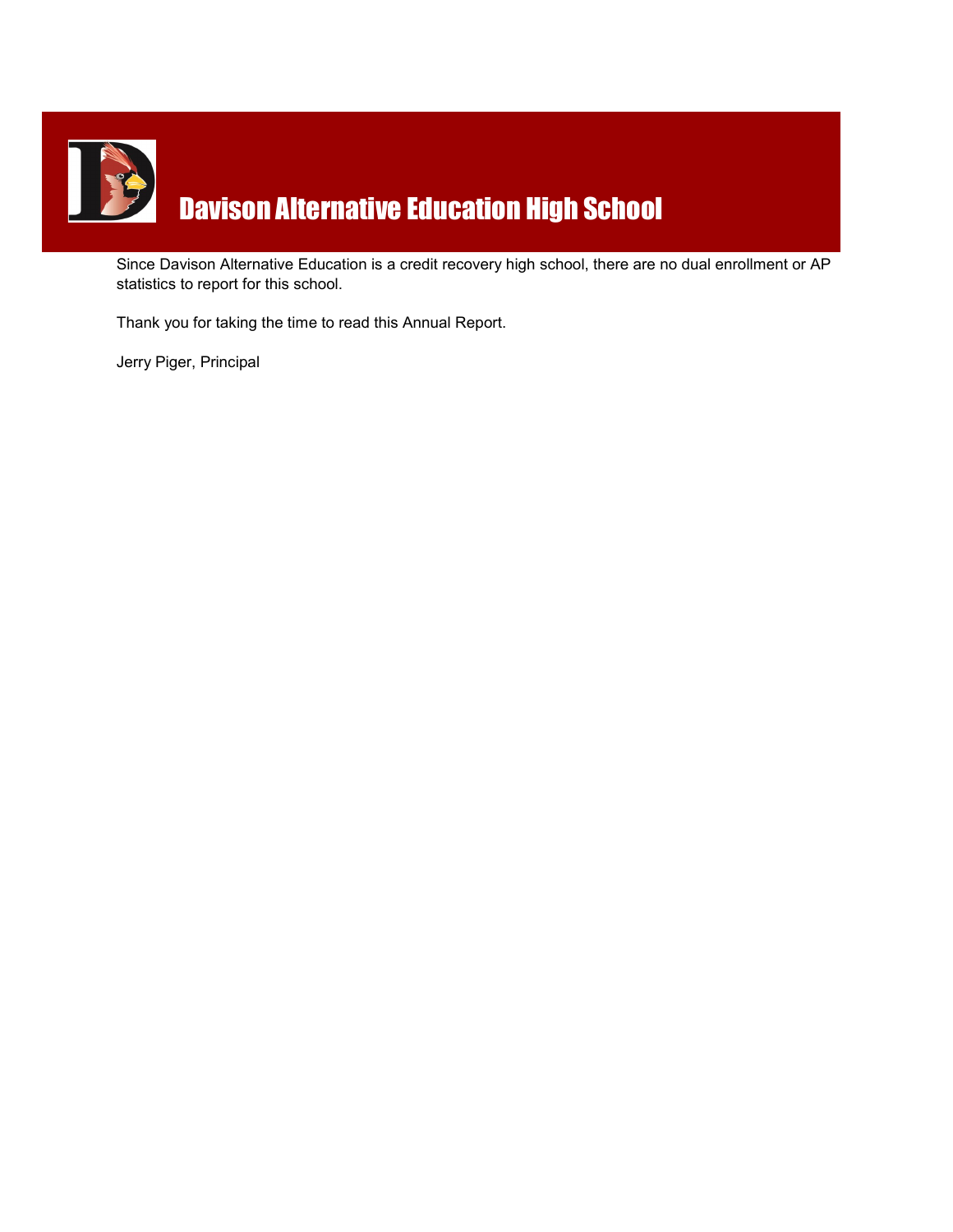

# **Annual Education Report Davison Alternative Education (07770)**

**M-STEP Grades 3-11**

| Subject Grade     |                          | Student School<br>Group                       | Year          | State<br><sub>S</sub><br>nt | <b>State</b><br>S<br>nt | Percent Number Percent Number Percent Number Advanc Advanc Proficie Proficie<br>Student Student Student Student Student Student ed<br>S<br>Proficie Proficie Proficie Proficie Proficie Proficie<br>nt | S.<br>nt | <sub>S</sub><br>nt | S.<br>nt |         | ed      | nt      | nt    | Partiall<br>nt | Partiall<br>Proficie Proficie nt<br>nt | <b>Not</b><br>Proficie Proficie | District District School School Percent Number Percent Number Percent Number Percent Number<br><b>Not</b><br>nt |
|-------------------|--------------------------|-----------------------------------------------|---------------|-----------------------------|-------------------------|--------------------------------------------------------------------------------------------------------------------------------------------------------------------------------------------------------|----------|--------------------|----------|---------|---------|---------|-------|----------------|----------------------------------------|---------------------------------|-----------------------------------------------------------------------------------------------------------------|
| Science           | 11th<br>Grade<br>Content | All<br><b>Students</b>                        | 2020-21       | 15.5%                       | 8,811                   | 20%                                                                                                                                                                                                    | $\star$  | 20%                | $\star$  | 20%     | $<$ 3   | 20%     | $<$ 3 |                | 6                                      |                                 | 14                                                                                                              |
| Science           | 11th<br>Grade<br>Content | Black or<br>African<br>America<br>n.          | 2020-21       | 3.5%                        | 158                     |                                                                                                                                                                                                        |          |                    | $\star$  | $\star$ | $\star$ |         |       |                |                                        |                                 |                                                                                                                 |
| Science           | 11th<br>Grade<br>Content | Hispanic 2020-21<br>of Any<br>Race            |               | 8.2%                        | 313                     | ÷.                                                                                                                                                                                                     |          |                    |          |         |         |         |       |                |                                        |                                 |                                                                                                                 |
| Science           | 11th<br>Grade<br>Content | Two or<br>More<br>Races                       | 2020-21       | 13.9%                       | 250                     |                                                                                                                                                                                                        |          |                    | $\star$  | $\star$ | $\star$ |         |       |                |                                        |                                 |                                                                                                                 |
| Science           | 11th<br>Grade<br>Content | White                                         | 2020-21 16.9% |                             | 7,499                   | 20%                                                                                                                                                                                                    | $\star$  | 20%                | $<$ 3    | 20%     | $<$ 3   | 20%     | $<$ 3 |                | 6                                      |                                 | 10                                                                                                              |
| Science           | 11th<br>Grade<br>Content | Female                                        | 2020-21       | 12.9%                       | 3,611                   |                                                                                                                                                                                                        |          |                    |          |         | $\star$ |         |       |                |                                        |                                 |                                                                                                                 |
| Science           | 11th<br>Grade<br>Content | Male                                          | 2020-21       | 18.0%                       | 5,200                   | 50%                                                                                                                                                                                                    |          | 50%                | ×.       | 50%     | $<$ 3   | 50%     | $<$ 3 |                | 3                                      |                                 | 8                                                                                                               |
| Science           | 11th<br>Grade<br>Content | Economi 2020-21<br>cally<br>Disadva<br>ntaged |               | 7.9%                        | 1,643                   | 50%                                                                                                                                                                                                    | $\star$  | 50%                | $\star$  | 50%     | $<$ 3   | 50%     | $<$ 3 |                | 3                                      |                                 | 8                                                                                                               |
| Social<br>Studies | 11th<br>Grade<br>Content | All<br>Students                               | 2018-19 46.6% |                             | 47,628                  | 59.1%                                                                                                                                                                                                  | 228      | 22.2%              | 8        | 10%     | $<$ 3   | $\star$ | *     | 58.3%          | 21                                     | 19.4%                           |                                                                                                                 |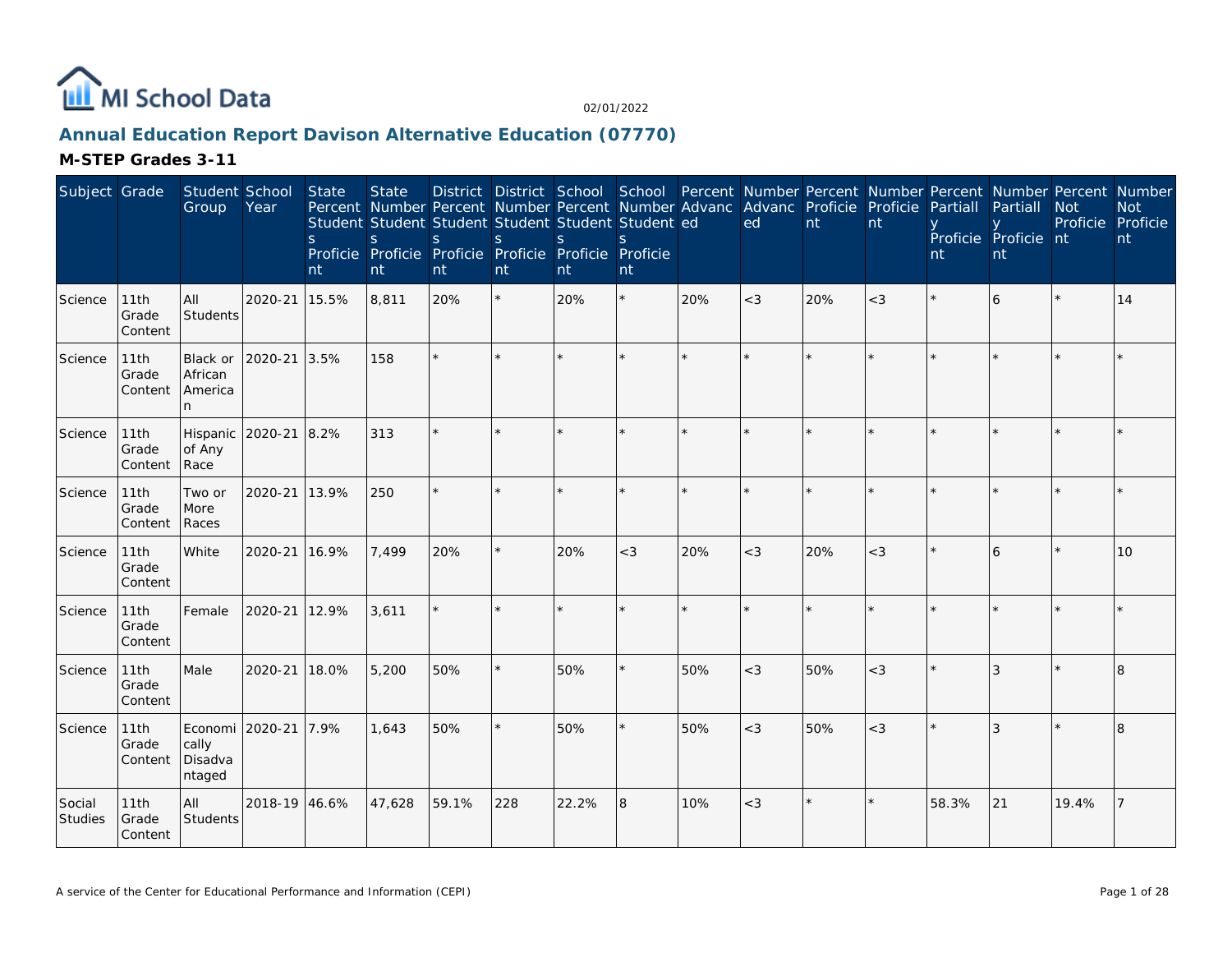

# **Annual Education Report Davison Alternative Education (07770)**

**M-STEP Grades 3-11**

| Subject Grade            |                          | Student School<br>Group              | Year          | State<br><sub>S</sub><br>nt | <b>State</b><br>S.<br>nt | Percent Number Percent Number Percent Number Advanc<br>Student Student Student Student Student Student ed<br>S.<br>Proficie Proficie Proficie Proficie Proficie Proficie<br>nt | <sub>S</sub><br>nt | S.<br>nt | $\mathcal{S}_{\mathcal{S}}$<br>nt |                         | District District School School Percent Number Percent Number Percent Number Percent Number<br>Advanc Proficie Proficie<br>ed | nt | nt      | Partiall<br>nt | Partiall<br>y y Proficie Proficie nt<br>nt | <b>Not</b><br>Proficie Proficie | <b>Not</b><br>nt |
|--------------------------|--------------------------|--------------------------------------|---------------|-----------------------------|--------------------------|--------------------------------------------------------------------------------------------------------------------------------------------------------------------------------|--------------------|----------|-----------------------------------|-------------------------|-------------------------------------------------------------------------------------------------------------------------------|----|---------|----------------|--------------------------------------------|---------------------------------|------------------|
| Social<br>Studies        | 11th<br>Grade<br>Content | All<br>Students                      | 2020-21       | 43.7%                       | 24,724                   | 58.7%                                                                                                                                                                          | 162                | 28.6%    | 6                                 | 20%                     | $<$ 3                                                                                                                         |    | $\star$ | 33.3%          |                                            | 38.1%                           | 8                |
| Social<br>Studies        | 11th<br>Grade<br>Content | Black or<br>African<br>America<br>n. | 2018-19 20.1% |                             | 3,081                    |                                                                                                                                                                                | $\star$            |          | $\star$                           | $\star$                 | $\star$                                                                                                                       |    |         |                |                                            |                                 |                  |
| Social<br>Studies        | 11th<br>Grade<br>Content | Black or<br>African<br>America<br>n. | 2020-21       | 18.1%                       | 806                      | $\star$                                                                                                                                                                        | $\star$            |          | $\star$                           |                         | ×                                                                                                                             |    |         |                |                                            |                                 |                  |
| Social<br>Studies        | 11th<br>Grade<br>Content | Hispanic<br>of Any<br>Race           | 2018-19 32.8% |                             | 2,336                    |                                                                                                                                                                                |                    |          | ×.                                |                         |                                                                                                                               |    |         |                |                                            |                                 |                  |
| Social<br>Studies        | 11th<br>Grade<br>Content | Hispanic<br>of Any<br>Race           | 2020-21       | 32.2%                       | 1,218                    |                                                                                                                                                                                |                    |          | ×.                                |                         |                                                                                                                               |    |         |                |                                            |                                 |                  |
| Social<br><b>Studies</b> | 11th<br>Grade<br>Content | Two or<br>More<br>Races              | 2018-19 46.1% |                             | 1,415                    |                                                                                                                                                                                | $\star$            |          | $\star$                           |                         | $\star$                                                                                                                       |    |         |                |                                            |                                 |                  |
| Social<br>Studies        | 11th<br>Grade<br>Content | Two or<br>More<br>Races              | 2020-21       | 41.6%                       | 740                      | $\star$                                                                                                                                                                        | ×.                 |          | $\star$                           | $\mathbf{d} \mathbf{r}$ | $\star$                                                                                                                       |    |         |                |                                            |                                 |                  |
| Social<br>Studies        | 11th<br>Grade<br>Content | White                                | 2018-19 52.6% |                             | 37,949                   | 62.4%                                                                                                                                                                          | 212                | 25.0%    | 8                                 | 10%                     | $<$ 3                                                                                                                         |    |         | 56.3%          | 18                                         | 18.8%                           | 6                |
| Social<br><b>Studies</b> | 11th<br>Grade<br>Content | White                                | 2020-21       | 46.7%                       | 20,634                   | 60.1%                                                                                                                                                                          | 140                | 31.3%    | 5                                 | 20%                     | $<$ 3                                                                                                                         |    |         | 43.8%          |                                            | 25.0%                           | $\overline{4}$   |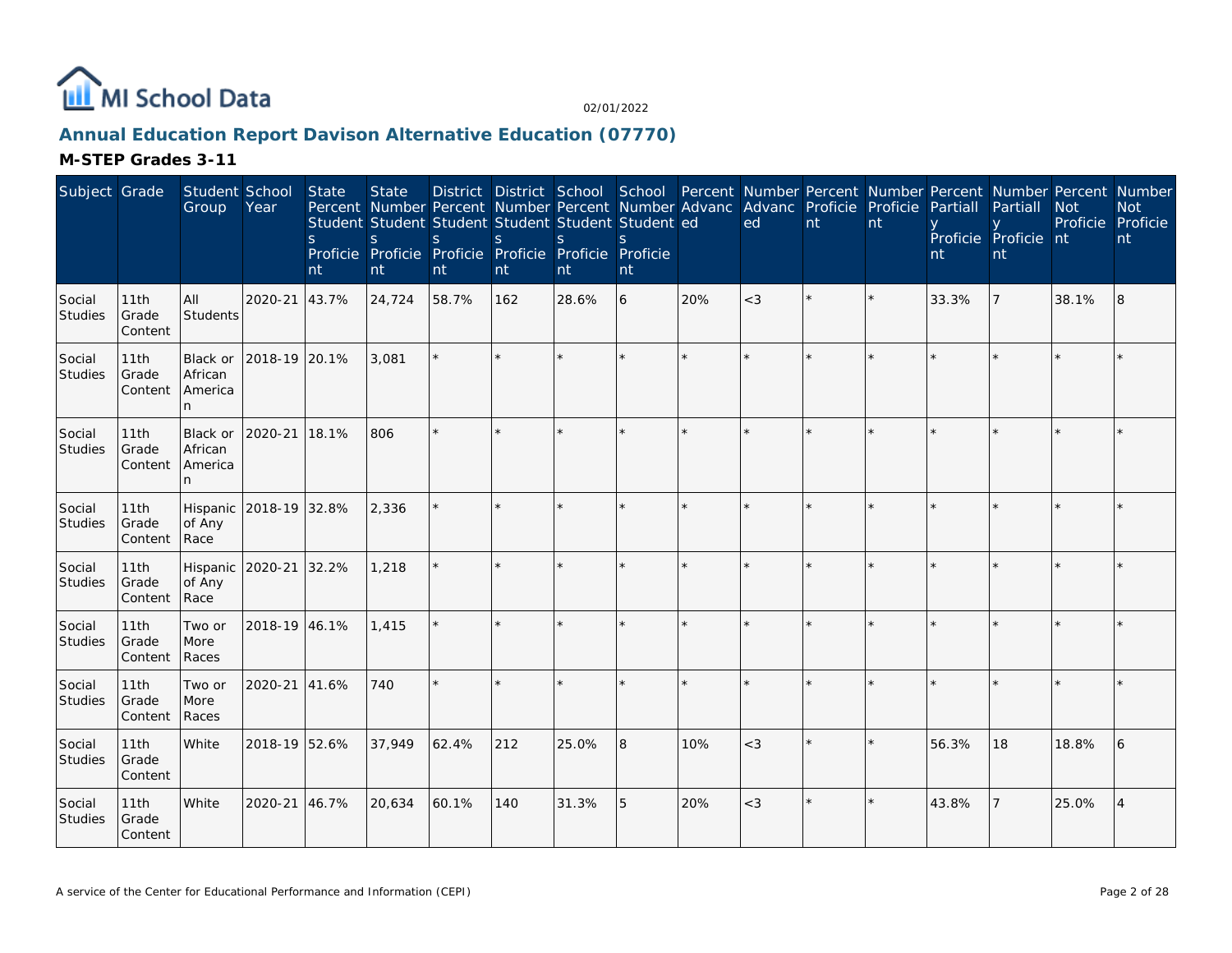

# **Annual Education Report Davison Alternative Education (07770)**

**M-STEP Grades 3-11**

| Subject Grade     |                          | Student School<br>Group                         | Year                  | <b>State</b><br><sub>S</sub><br><b>nt</b> | <b>State</b><br><sub>S</sub><br>nt | <b>District</b><br>Percent Number Percent Number Percent Number Advanc<br>Student Student Student Student Student Student ed<br>S<br>Proficie Proficie Proficie Proficie Proficie Proficie<br>nt | District School<br>S<br>nt | nt    | nt         |     | School Percent Number Percent Number Percent Number Percent Number<br>Advanc Proficie<br>ed | nt  | Proficie<br>nt | Partiall<br>Proficie Proficie<br>nt | Partiall<br><b>nt</b> | <b>Not</b><br>Proficie<br><b>nt</b> | <b>Not</b><br>Proficie<br>nt |
|-------------------|--------------------------|-------------------------------------------------|-----------------------|-------------------------------------------|------------------------------------|--------------------------------------------------------------------------------------------------------------------------------------------------------------------------------------------------|----------------------------|-------|------------|-----|---------------------------------------------------------------------------------------------|-----|----------------|-------------------------------------|-----------------------|-------------------------------------|------------------------------|
| Social<br>Studies | 11th<br>Grade<br>Content | Female                                          | 2018-19 44.1%         |                                           | 22,547                             | 59.3%                                                                                                                                                                                            | $\star$                    | 20%   | $^{\star}$ | 20% | $<$ 3                                                                                       | 20% | $<$ 3          |                                     | 11                    |                                     | 3                            |
| Social<br>Studies | 11th<br>Grade<br>Content | Female                                          | 2020-21               | 40.6%                                     | 11,333                             |                                                                                                                                                                                                  |                            |       |            |     |                                                                                             |     |                |                                     |                       |                                     |                              |
| Social<br>Studies | 11th<br>Grade<br>Content | Male                                            | 2018-19 49.1%         |                                           | 25,081                             | 58.8%                                                                                                                                                                                            | 104                        | 30.0% | 6          | 20% | $<$ 3                                                                                       |     |                |                                     | 10 <sup>1</sup>       | 20%                                 |                              |
| Social<br>Studies | 11th<br>Grade<br>Content | Male                                            | 2020-21               | 46.6%                                     | 13,391                             | 50%                                                                                                                                                                                              | 93                         | 50%   | 5          | 50% | $<$ 3                                                                                       | 50% |                | 50%                                 | 3                     | 50%                                 | $\Delta$                     |
| Social<br>Studies | 11th<br>Grade<br>Content | cally<br>Disadva<br>ntaged                      | Economi 2018-19 30.6% |                                           | 13,131                             | 43.5%                                                                                                                                                                                            | 57                         | 20%   | 3          | 20% | $<$ 3                                                                                       | 20% |                |                                     | 13                    |                                     | 5                            |
| Social<br>Studies | 11th<br>Grade<br>Content | Economi   2020-21<br>cally<br>Disadva<br>ntaged |                       | 29.1%                                     | 5,992                              | 50%                                                                                                                                                                                              | 37                         | 50%   | 3          | 50% | $<$ 3                                                                                       | 50% | $\star$        | 50%                                 | 5                     | 50%                                 |                              |
| Social<br>Studies | 11th<br>Grade<br>Content | <sub>S</sub>                                    | Homeles 2018-19 24.5% |                                           | 332                                |                                                                                                                                                                                                  |                            |       |            |     |                                                                                             |     |                |                                     |                       |                                     |                              |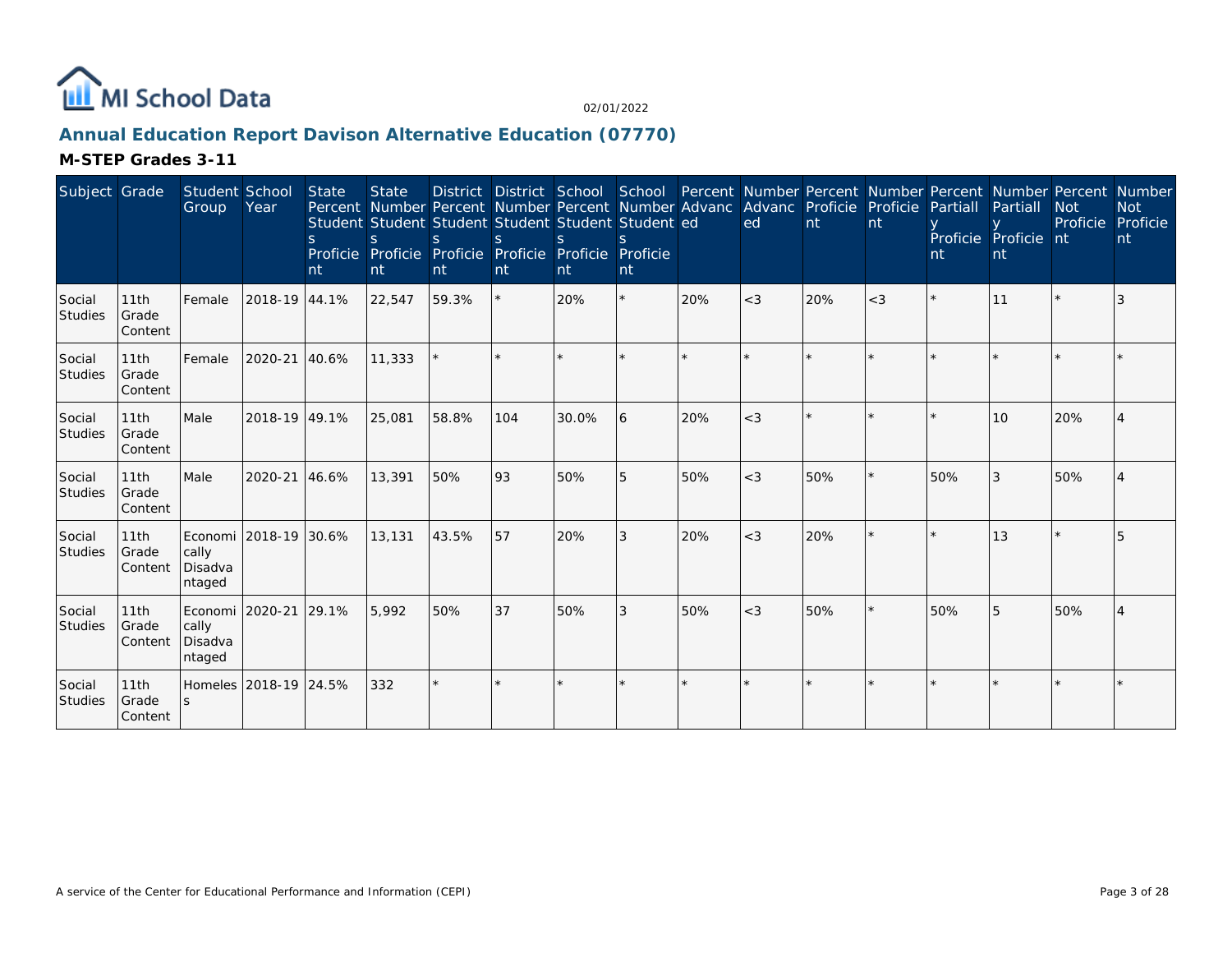

# **Annual Education Report Davison Alternative Education (07770)**

#### **PSAT**

| Subject Grade Student School State State District District School School Percent Number Percent Number Percent Number Percent Number Number |       |      |    |                                                                                                    |    |    |    |     |     |    |                      |                   |
|---------------------------------------------------------------------------------------------------------------------------------------------|-------|------|----|----------------------------------------------------------------------------------------------------|----|----|----|-----|-----|----|----------------------|-------------------|
|                                                                                                                                             | Group | Year |    | Percent Number Percent Number Percent Number Advanc Advanc Proficie Proficie Partiall Partiall Not |    |    |    |     |     |    |                      | -Not              |
|                                                                                                                                             |       |      |    | Student Student Student Student Student Student ed                                                 |    |    |    | ed. | ∣nt | nt |                      | Proficie Proficie |
|                                                                                                                                             |       |      |    |                                                                                                    |    |    |    |     |     |    | Proficie Proficie nt | nt                |
|                                                                                                                                             |       |      |    | Proficie Proficie Proficie Proficie Proficie Proficie I                                            |    |    |    |     |     |    |                      |                   |
|                                                                                                                                             |       |      | nt | nt                                                                                                 | nt | nt | nt |     |     |    |                      |                   |

No Data to Display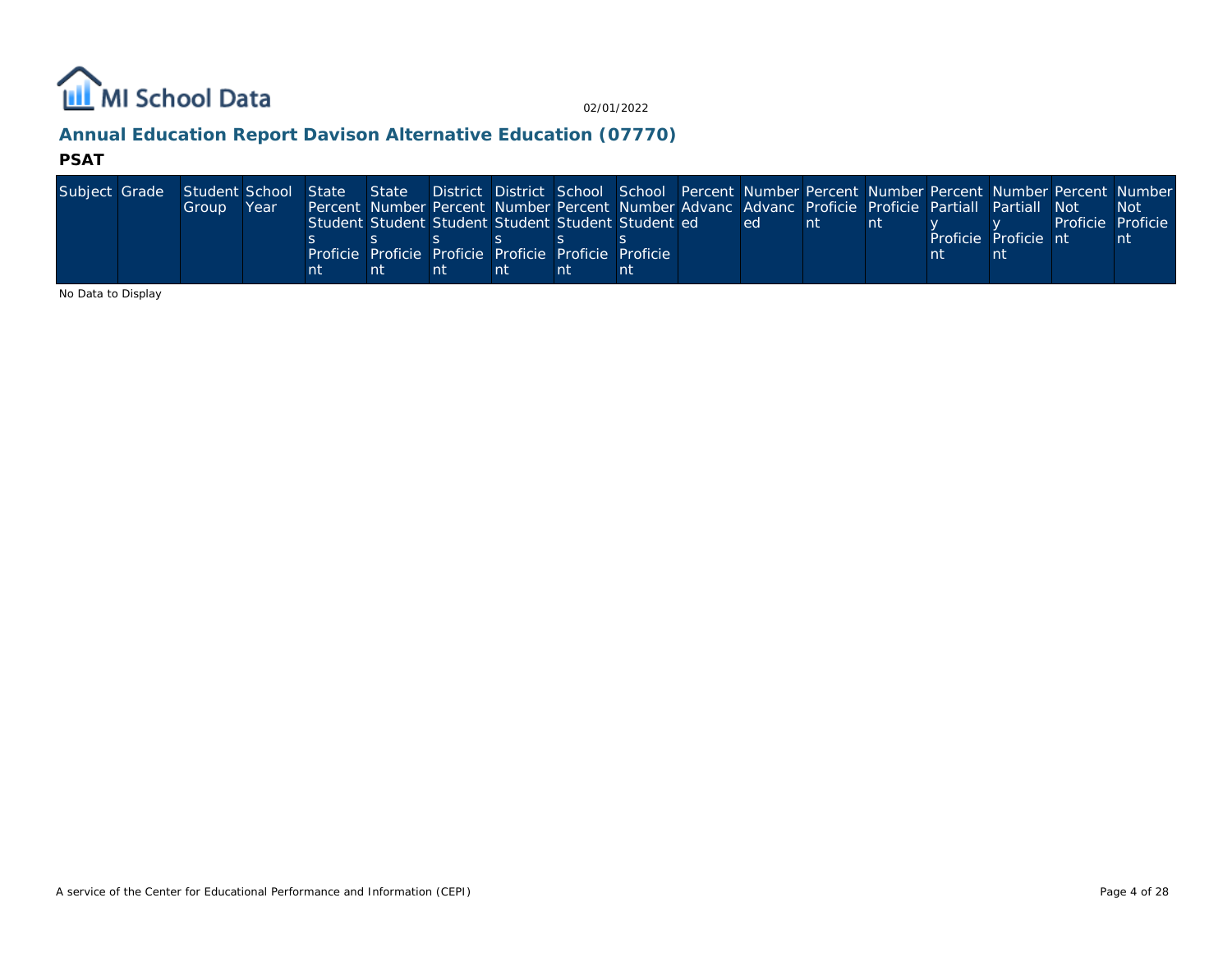

# **Annual Education Report Davison Alternative Education (07770)**

| Location<br>Name                    | School Year | Subject            | Student<br>Group                | Mean SAT<br>Score | <b>Benchmark</b> | Met or<br>Exceeded | % Met or<br>Exceeded | Did Not Meet % Did Not | Meet    | Number<br>Assessed |
|-------------------------------------|-------------|--------------------|---------------------------------|-------------------|------------------|--------------------|----------------------|------------------------|---------|--------------------|
| Davison<br>Alternative<br>Education | 2018-19     | <b>Total Score</b> | All Students                    | 846.4             | N/A              | $<$ 3              | 10%                  | $\star$                | 90%     | 36                 |
| Davison<br>Alternative<br>Education | 2020-21     | <b>Total Score</b> | <b>All Students</b>             | 819.2             | N/A              | $<$ 3              | 20%                  |                        | 80%     | 25                 |
| Davison<br>Alternative<br>Education | 2018-19     | <b>Total Score</b> | Black or<br>African<br>American | $\star$           | N/A              |                    |                      |                        |         | $<10$              |
| Davison<br>Alternative<br>Education | 2020-21     | <b>Total Score</b> | Black or<br>African<br>American | $\star$           | N/A              |                    | $\star$              |                        | $\star$ | $<10$              |
| Davison<br>Alternative<br>Education | 2018-19     | <b>Total Score</b> | Hispanic of<br>Any Race         | $\star$           | N/A              | $\star$            |                      | ÷.                     | $\star$ | < 10               |
| Davison<br>Alternative<br>Education | 2020-21     | <b>Total Score</b> | Hispanic of<br>Any Race         | $\star$           | N/A              | $\star$            | $\star$              |                        | $\star$ | <10                |
| Davison<br>Alternative<br>Education | 2018-19     | <b>Total Score</b> | Two or More<br>Races            |                   | N/A              |                    |                      |                        |         | $<10$              |
| Davison<br>Alternative<br>Education | 2020-21     | <b>Total Score</b> | Two or More<br>Races            |                   | N/A              |                    |                      |                        |         | $<10$              |
| Davison<br>Alternative<br>Education | 2018-19     | <b>Total Score</b> | White                           | 856.3             | N/A              | $<$ 3              | 10%                  |                        | 90%     | 32                 |
| Davison<br>Alternative<br>Education | 2020-21     | <b>Total Score</b> | White                           | 823.7             | N/A              | $<$ 3              | 20%                  |                        | 80%     | 19                 |
| Davison<br>Alternative<br>Education | 2018-19     | <b>Total Score</b> | Female                          | 878.8             | N/A              | $<$ 3              | 20%                  |                        | 80%     | 16                 |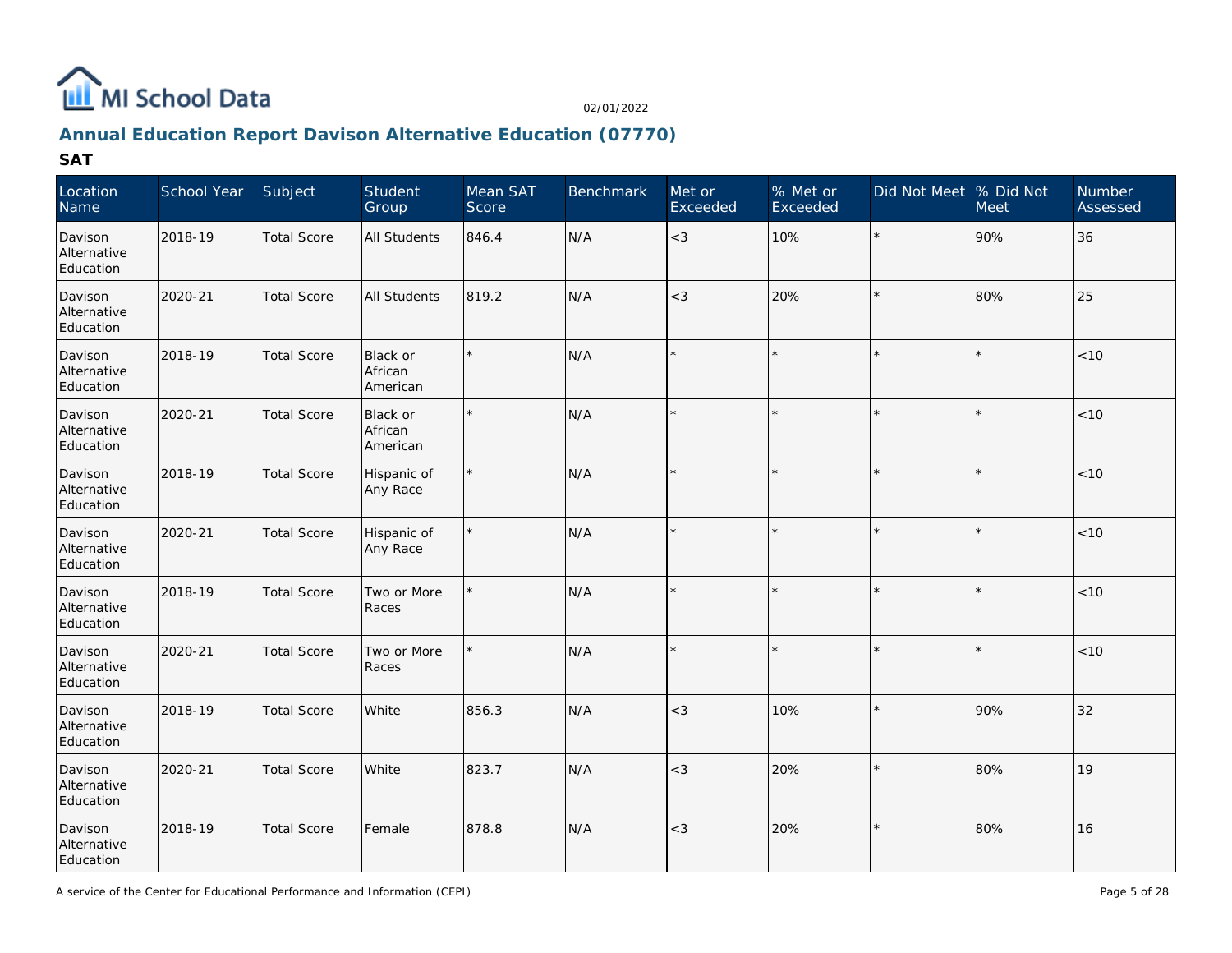

# **Annual Education Report Davison Alternative Education (07770)**

| Location<br>Name                    | School Year | Subject            | Student<br>Group                     | Mean SAT<br>Score | <b>Benchmark</b> | Met or<br>Exceeded | % Met or<br>Exceeded | Did Not Meet % Did Not | <b>Meet</b> | Number<br>Assessed |
|-------------------------------------|-------------|--------------------|--------------------------------------|-------------------|------------------|--------------------|----------------------|------------------------|-------------|--------------------|
| Davison<br>Alternative<br>Education | 2020-21     | <b>Total Score</b> | Female                               | 805.5             | N/A              | $<$ 3              | 50%                  | $\star$                | 50%         | 11                 |
| Davison<br>Alternative<br>Education | 2018-19     | <b>Total Score</b> | Male                                 | 820.5             | N/A              | $<$ 3              | 20%                  |                        | 80%         | 20                 |
| Davison<br>Alternative<br>Education | 2020-21     | <b>Total Score</b> | Male                                 | 830.0             | N/A              | $<$ 3              | 50%                  |                        | 50%         | 14                 |
| Davison<br>Alternative<br>Education | 2018-19     | <b>Total Score</b> | Economically<br>Disadvantaged        | 828.1             | N/A              | $<$ 3              | 20%                  |                        | 80%         | 21                 |
| Davison<br>Alternative<br>Education | 2020-21     | <b>Total Score</b> | Economically<br>Disadvantaged        | 834.3             | N/A              | $<$ 3              | 50%                  |                        | 50%         | 14                 |
| Davison<br>Alternative<br>Education | 2018-19     | <b>Total Score</b> | Not<br>Economically<br>Disadvantaged | 872.0             | N/A              | $<$ 3              | 50%                  |                        | 50%         | 15                 |
| Davison<br>Alternative<br>Education | 2020-21     | <b>Total Score</b> | Not<br>Economically<br>Disadvantaged | 800.0             | N/A              | $<$ 3              | 50%                  |                        | 50%         | 11                 |
| Davison<br>Alternative<br>Education | 2018-19     | <b>Total Score</b> | Not English<br>Learners              | 846.4             | N/A              | $<$ 3              | 10%                  |                        | 90%         | 36                 |
| Davison<br>Alternative<br>Education | 2020-21     | <b>Total Score</b> | Not English<br>Learners              | 819.2             | N/A              | $<$ 3              | 20%                  |                        | 80%         | 25                 |
| Davison<br>Alternative<br>Education | 2018-19     | <b>Total Score</b> | Not Migrant                          | 846.4             | N/A              | $<$ 3              | 10%                  |                        | 90%         | 36                 |
| Davison<br>Alternative<br>Education | 2020-21     | <b>Total Score</b> | Not Migrant                          | 819.2             | N/A              | $<$ 3              | 20%                  |                        | 80%         | 25                 |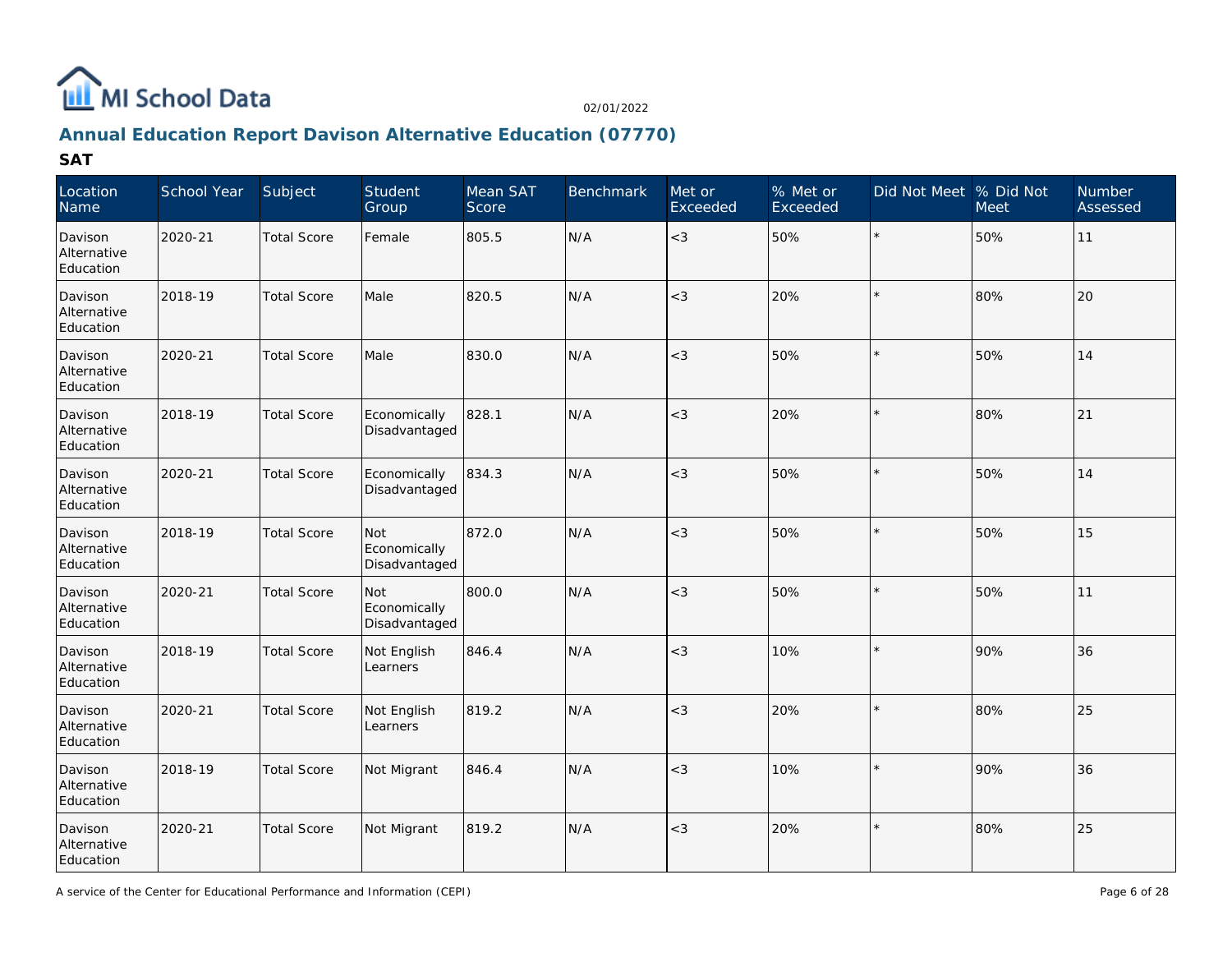

# **Annual Education Report Davison Alternative Education (07770)**

| Location<br>Name                    | School Year | Subject                                          | Student<br>Group                           | Mean SAT<br>Score | <b>Benchmark</b> | Met or<br>Exceeded | % Met or<br>Exceeded | Did Not Meet % Did Not | <b>Meet</b> | Number<br>Assessed |
|-------------------------------------|-------------|--------------------------------------------------|--------------------------------------------|-------------------|------------------|--------------------|----------------------|------------------------|-------------|--------------------|
| Davison<br>Alternative<br>Education | 2018-19     | <b>Total Score</b>                               | Students<br>Without<br>Disabilities        | 846.4             | N/A              | $<$ 3              | 10%                  | $\star$                | 90%         | 36                 |
| Davison<br>Alternative<br>Education | 2020-21     | <b>Total Score</b>                               | Students<br>Without<br><b>Disabilities</b> | 819.2             | N/A              | $<$ 3              | 20%                  |                        | 80%         | $ 25\rangle$       |
| Davison<br>Alternative<br>Education | 2018-19     | <b>Total Score</b>                               | Homeless                                   |                   | N/A              | $\star$            | $\star$              |                        |             | < 10               |
| Davison<br>Alternative<br>Education | 2018-19     | <b>Total Score</b>                               | Not Homeless                               | 849.7             | N/A              | $<$ 3              | 10%                  | $\star$                | 90%         | 34                 |
| Davison<br>Alternative<br>Education | 2020-21     | <b>Total Score</b>                               | Not Homeless                               | 819.2             | N/A              | $<$ 3              | 20%                  |                        | 80%         | 25                 |
| Davison<br>Alternative<br>Education | 2018-19     | <b>Total Score</b>                               | Not Foster<br>Care                         | 846.4             | N/A              | $<$ 3              | 10%                  | $\star$                | 90%         | 36                 |
| Davison<br>Alternative<br>Education | 2020-21     | <b>Total Score</b>                               | Not Foster<br>Care                         | 819.2             | N/A              | $<$ 3              | 20%                  | $\star$                | 80%         | $ 25\rangle$       |
| Davison<br>Alternative<br>Education | 2018-19     | <b>Total Score</b>                               | Not Military<br>Connected                  | 846.4             | N/A              | $<$ 3              | 10%                  |                        | 90%         | 36                 |
| Davison<br>Alternative<br>Education | 2020-21     | <b>Total Score</b>                               | Not Military<br>Connected                  | 819.2             | N/A              | $<$ 3              | 20%                  | $\star$                | 80%         | 25                 |
| Davison<br>Alternative<br>Education | 2018-19     | Evidence-<br><b>Based Reading</b><br>and Writing | <b>All Students</b>                        | 427.5             | 480              | 8                  | 22.2%                | 28                     | 77.8%       | 36                 |
| Davison<br>Alternative<br>Education | 2020-21     | Evidence-<br><b>Based Reading</b><br>and Writing | <b>All Students</b>                        | 416.8             | 480              | $\overline{4}$     | 20%                  | 21                     | 80%         | $ 25\rangle$       |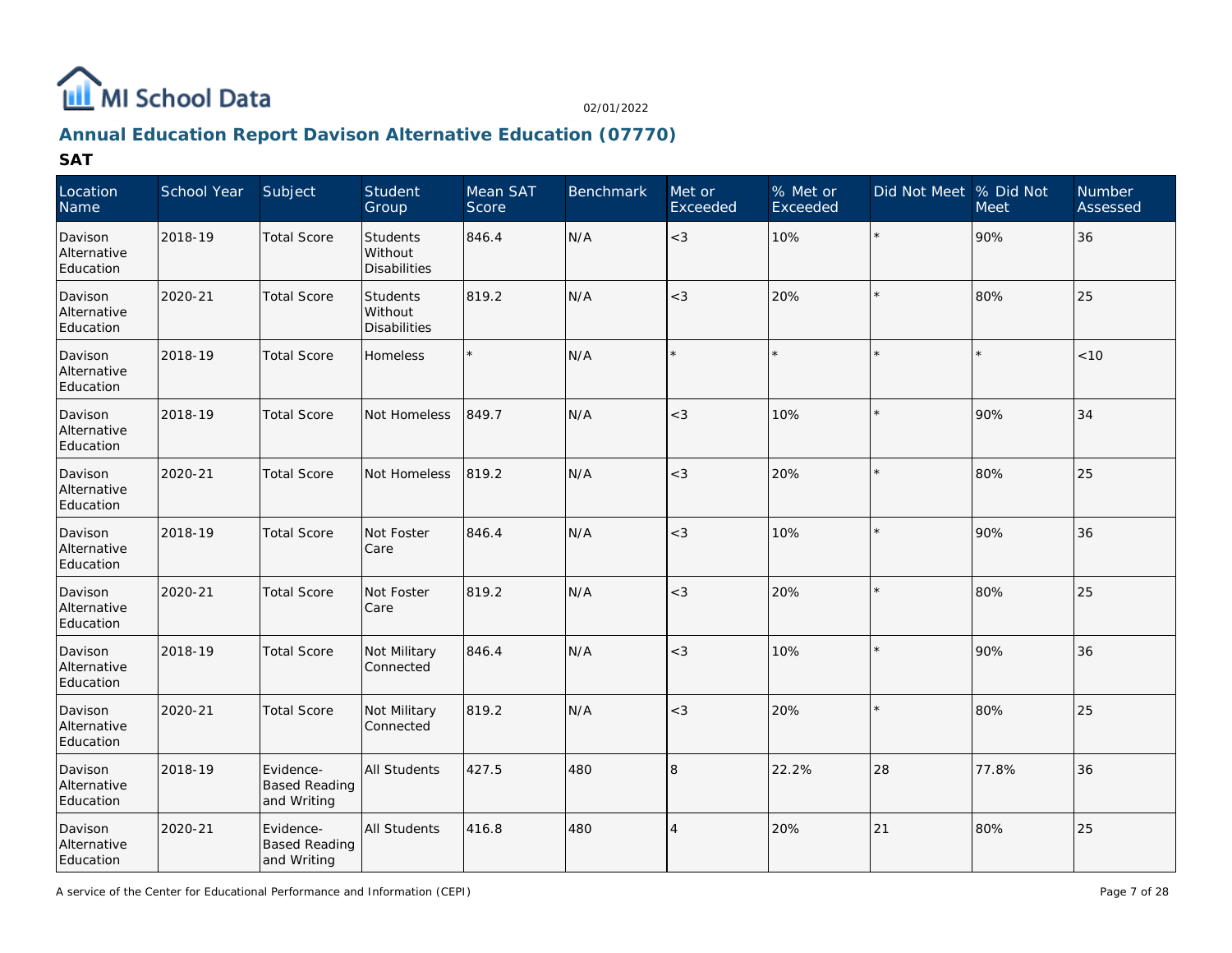

# **Annual Education Report Davison Alternative Education (07770)**

| Location<br>Name                    | School Year | Subject                                            | Student<br>Group                | Mean SAT<br>Score | <b>Benchmark</b> | Met or<br>Exceeded | % Met or<br>Exceeded | Did Not Meet  % Did Not | Meet  | Number<br>Assessed |
|-------------------------------------|-------------|----------------------------------------------------|---------------------------------|-------------------|------------------|--------------------|----------------------|-------------------------|-------|--------------------|
| Davison<br>Alternative<br>Education | 2018-19     | Evidence-<br><b>Based Reading</b><br>and Writing   | Black or<br>African<br>American |                   | 480              | $\star$            |                      |                         |       | < 10               |
| Davison<br>Alternative<br>Education | 2020-21     | Evidence-<br><b>Based Reading</b><br>and Writing   | Black or<br>African<br>American |                   | 480              |                    |                      |                         |       | < 10               |
| Davison<br>Alternative<br>Education | 2018-19     | Evidence-<br>Based Reading Any Race<br>and Writing | Hispanic of                     |                   | 480              |                    |                      |                         |       | < 10               |
| Davison<br>Alternative<br>Education | 2020-21     | Evidence-<br>Based Reading Any Race<br>and Writing | Hispanic of                     | $\star$           | 480              | ÷                  | $\star$              |                         |       | < 10               |
| Davison<br>Alternative<br>Education | 2018-19     | Evidence-<br>Based Reading Races<br>and Writing    | Two or More                     |                   | 480              | $\star$            |                      |                         |       | < 10               |
| Davison<br>Alternative<br>Education | 2020-21     | Evidence-<br>Based Reading Races<br>and Writing    | Two or More                     |                   | 480              |                    |                      |                         |       | < 10               |
| Davison<br>Alternative<br>Education | 2018-19     | Evidence-<br><b>Based Reading</b><br>and Writing   | White                           | 431.6             | 480              | 8                  | 25.0%                | 24                      | 75.0% | 32                 |
| Davison<br>Alternative<br>Education | 2020-21     | Evidence-<br><b>Based Reading</b><br>and Writing   | White                           | 422.6             | 480              | 3                  | 20%                  | 16                      | 80%   | 19                 |
| Davison<br>Alternative<br>Education | 2018-19     | Evidence-<br><b>Based Reading</b><br>and Writing   | Female                          | 446.9             | 480              | 5                  | 31.3%                | 11                      | 68.8% | 16                 |
| Davison<br>Alternative<br>Education | 2020-21     | Evidence-<br><b>Based Reading</b><br>and Writing   | Female                          | 401.8             | 480              | $<$ 3              | 50%                  |                         | 50%   | 11                 |
| Davison<br>Alternative<br>Education | 2018-19     | Evidence-<br><b>Based Reading</b><br>and Writing   | Male                            | 412.0             | 480              | 3                  | 20%                  | 17                      | 80%   | 20                 |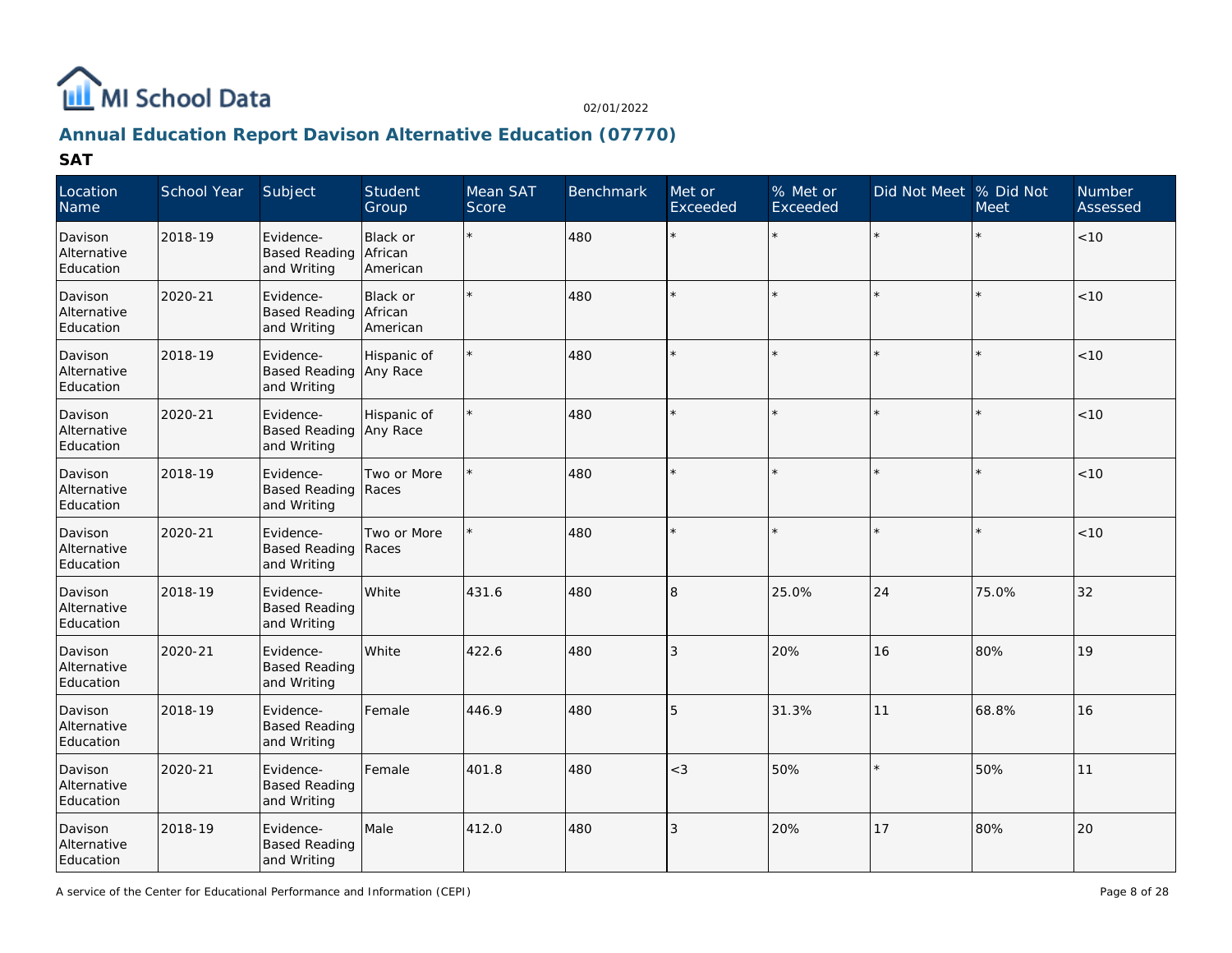

# **Annual Education Report Davison Alternative Education (07770)**

| Location<br>Name                    | School Year | Subject                                          | Student<br>Group                           | Mean SAT<br>Score | <b>Benchmark</b> | Met or<br>Exceeded | % Met or<br>Exceeded | Did Not Meet  % Did Not | <b>Meet</b> | Number<br>Assessed |
|-------------------------------------|-------------|--------------------------------------------------|--------------------------------------------|-------------------|------------------|--------------------|----------------------|-------------------------|-------------|--------------------|
| Davison<br>Alternative<br>Education | 2020-21     | Evidence-<br><b>Based Reading</b><br>and Writing | Male                                       | 428.6             | 480              | 3                  | 50%                  | 11                      | 50%         | 14                 |
| Davison<br>Alternative<br>Education | 2018-19     | Evidence-<br><b>Based Reading</b><br>and Writing | Economically<br>Disadvantaged              | 418.6             | 480              | 3                  | 20%                  | 18                      | 80%         | 21                 |
| Davison<br>Alternative<br>Education | 2020-21     | Evidence-<br><b>Based Reading</b><br>and Writing | Economically<br>Disadvantaged              | 422.1             | 480              | $<$ 3              | 50%                  |                         | 50%         | 14                 |
| Davison<br>Alternative<br>Education | 2018-19     | Evidence-<br><b>Based Reading</b><br>and Writing | Not<br>Economically<br>Disadvantaged       | 440.0             | 480              | 5                  | 50%                  | 10                      | 50%         | 15                 |
| Davison<br>Alternative<br>Education | 2020-21     | Evidence-<br><b>Based Reading</b><br>and Writing | Not<br>Economically<br>Disadvantaged       | 410.0             | 480              | $<$ 3              | 50%                  |                         | 50%         | 11                 |
| Davison<br>Alternative<br>Education | 2018-19     | Evidence-<br><b>Based Reading</b><br>and Writing | Not English<br>Learners                    | 427.5             | 480              | 8                  | 22.2%                | 28                      | 77.8%       | 36                 |
| Davison<br>Alternative<br>Education | 2020-21     | Evidence-<br><b>Based Reading</b><br>and Writing | Not English<br>Learners                    | 416.8             | 480              | $\overline{4}$     | 20%                  | 21                      | 80%         | 25                 |
| Davison<br>Alternative<br>Education | 2018-19     | Evidence-<br><b>Based Reading</b><br>and Writing | Not Migrant                                | 427.5             | 480              | 8                  | 22.2%                | 28                      | 77.8%       | 36                 |
| Davison<br>Alternative<br>Education | 2020-21     | Evidence-<br><b>Based Reading</b><br>and Writing | Not Migrant                                | 416.8             | 480              | $\overline{4}$     | 20%                  | 21                      | 80%         | 25                 |
| Davison<br>Alternative<br>Education | 2018-19     | Evidence-<br><b>Based Reading</b><br>and Writing | Students<br>Without<br><b>Disabilities</b> | 427.5             | 480              | 8                  | 22.2%                | 28                      | 77.8%       | 36                 |
| Davison<br>Alternative<br>Education | 2020-21     | Evidence-<br><b>Based Reading</b><br>and Writing | Students<br>Without<br><b>Disabilities</b> | 416.8             | 480              | $\overline{4}$     | 20%                  | 21                      | 80%         | 25                 |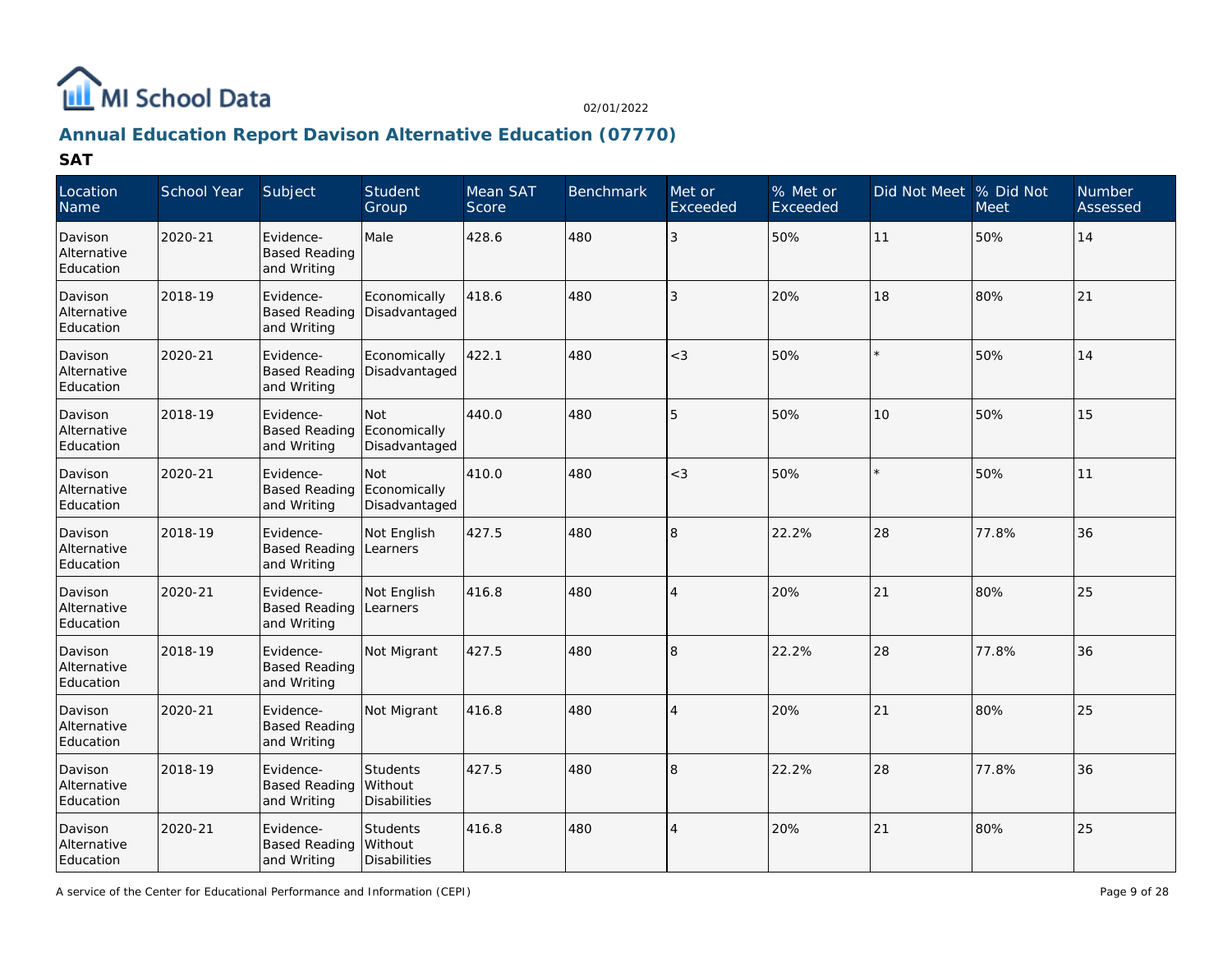

# **Annual Education Report Davison Alternative Education (07770)**

| Location<br>Name                    | School Year | Subject                                          | Student<br>Group                | Mean SAT<br>Score | <b>Benchmark</b> | Met or<br>Exceeded | $%$ Met or<br>Exceeded | Did Not Meet % Did Not | Meet    | Number<br>Assessed |
|-------------------------------------|-------------|--------------------------------------------------|---------------------------------|-------------------|------------------|--------------------|------------------------|------------------------|---------|--------------------|
| Davison<br>Alternative<br>Education | 2018-19     | Evidence-<br><b>Based Reading</b><br>and Writing | <b>Homeless</b>                 |                   | 480              |                    | ÷.                     | $\star$                |         | <10                |
| Davison<br>Alternative<br>Education | 2018-19     | Evidence-<br><b>Based Reading</b><br>and Writing | Not Homeless                    | 429.4             | 480              | 8                  | 23.5%                  | 26                     | 76.5%   | 34                 |
| Davison<br>Alternative<br>Education | 2020-21     | Evidence-<br><b>Based Reading</b><br>and Writing | Not Homeless                    | 416.8             | 480              | $\overline{4}$     | 20%                    | 21                     | 80%     | 25                 |
| Davison<br>Alternative<br>Education | 2018-19     | Evidence-<br><b>Based Reading</b><br>and Writing | Not Foster<br>Care              | 427.5             | 480              | 8                  | 22.2%                  | 28                     | 77.8%   | 36                 |
| Davison<br>Alternative<br>Education | 2020-21     | Evidence-<br><b>Based Reading</b><br>and Writing | Not Foster<br>Care              | 416.8             | 480              | $\overline{4}$     | 20%                    | 21                     | 80%     | 25                 |
| Davison<br>Alternative<br>Education | 2018-19     | Evidence-<br><b>Based Reading</b><br>and Writing | Not Military<br>Connected       | 427.5             | 480              | 8                  | 22.2%                  | 28                     | 77.8%   | 36                 |
| Davison<br>Alternative<br>Education | 2020-21     | Evidence-<br><b>Based Reading</b><br>and Writing | Not Military<br>Connected       | 416.8             | 480              | $\overline{4}$     | 20%                    | 21                     | 80%     | 25                 |
| Davison<br>Alternative<br>Education | 2018-19     | Mathematics                                      | All Students                    | 418.9             | 530              | $<$ 3              | 10%                    | $\star$                | 90%     | 36                 |
| Davison<br>Alternative<br>Education | 2020-21     | Mathematics                                      | <b>All Students</b>             | 402.4             | 530              | $<$ 3              | 20%                    | $\star$                | 80%     | 25                 |
| Davison<br>Alternative<br>Education | 2018-19     | Mathematics                                      | Black or<br>African<br>American |                   | 530              | $\star$            |                        | $\star$                | $\star$ | < 10               |
| Davison<br>Alternative<br>Education | 2020-21     | Mathematics                                      | Black or<br>African<br>American |                   | 530              |                    |                        | $\star$                |         | <10                |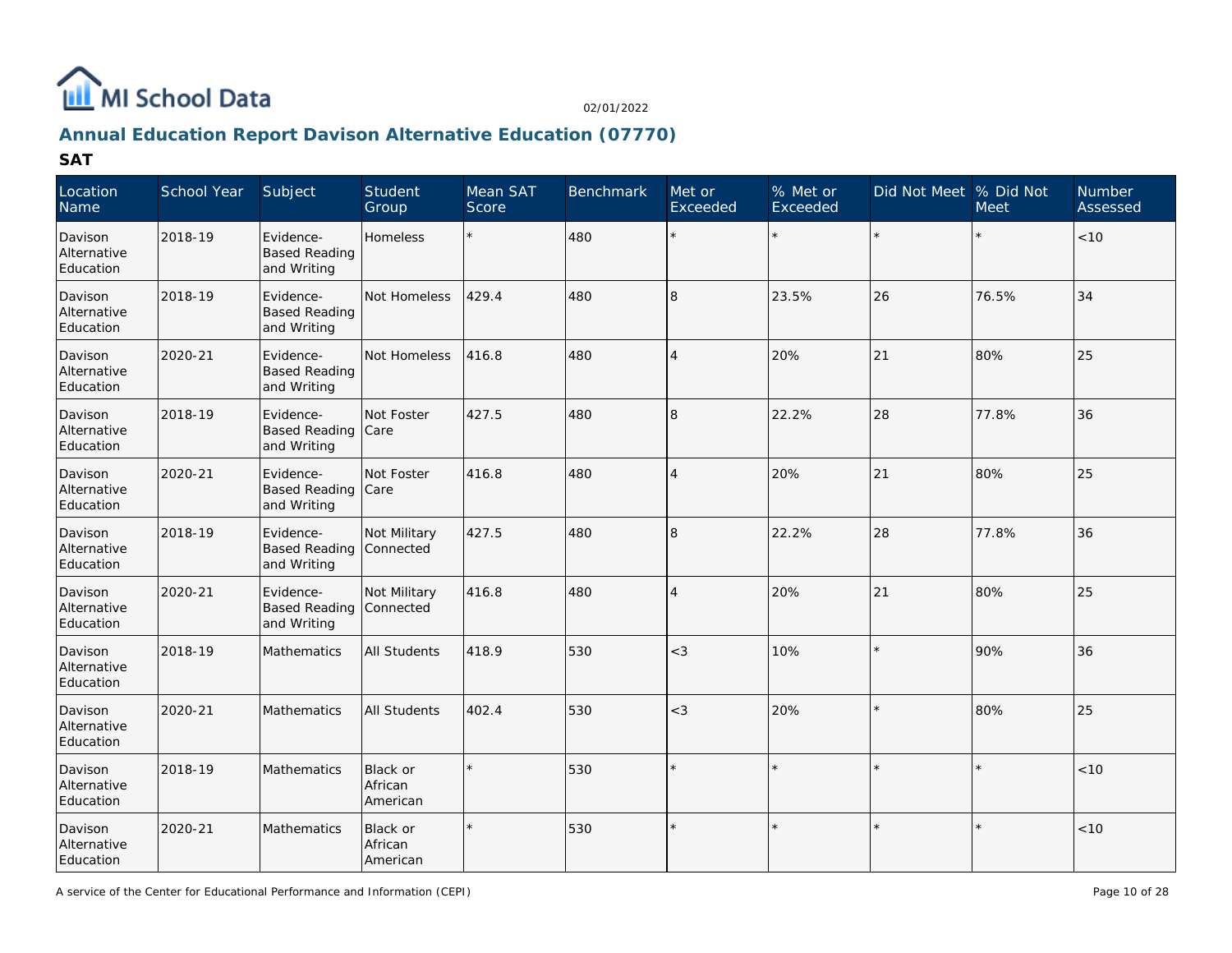

# **Annual Education Report Davison Alternative Education (07770)**

| Location<br>Name                    | School Year | Subject            | Student<br>Group              | Mean SAT<br>Score | <b>Benchmark</b> | Met or<br>Exceeded | % Met or<br>Exceeded | Did Not Meet % Did Not | Meet | Number<br>Assessed |
|-------------------------------------|-------------|--------------------|-------------------------------|-------------------|------------------|--------------------|----------------------|------------------------|------|--------------------|
| Davison<br>Alternative<br>Education | 2018-19     | Mathematics        | Hispanic of<br>Any Race       | $\star$           | 530              | $\star$            |                      |                        |      | < 10               |
| Davison<br>Alternative<br>Education | 2020-21     | Mathematics        | Hispanic of<br>Any Race       |                   | 530              |                    | $\star$              |                        |      | $<10$              |
| Davison<br>Alternative<br>Education | 2018-19     | Mathematics        | Two or More<br>Races          |                   | 530              | $\star$            | $\star$              |                        |      | $<10$              |
| Davison<br>Alternative<br>Education | 2020-21     | Mathematics        | Two or More<br>Races          |                   | 530              | $\star$            | $\star$              |                        |      | $<10$              |
| Davison<br>Alternative<br>Education | 2018-19     | Mathematics        | White                         | 424.7             | 530              | $<$ 3              | 10%                  |                        | 90%  | 32                 |
| Davison<br>Alternative<br>Education | 2020-21     | <b>Mathematics</b> | White                         | 401.1             | 530              | $<$ 3              | 20%                  |                        | 80%  | 19                 |
| Davison<br>Alternative<br>Education | 2018-19     | Mathematics        | Female                        | 431.9             | 530              | $<$ 3              | 20%                  |                        | 80%  | 16                 |
| Davison<br>Alternative<br>Education | 2020-21     | Mathematics        | Female                        | 403.6             | 530              | $<$ 3              | 50%                  |                        | 50%  | 11                 |
| Davison<br>Alternative<br>Education | 2018-19     | Mathematics        | Male                          | 408.5             | 530              | $<$ 3              | 20%                  |                        | 80%  | 20                 |
| Davison<br>Alternative<br>Education | 2020-21     | Mathematics        | Male                          | 401.4             | 530              | $<$ 3              | 50%                  | $\star$                | 50%  | 14                 |
| Davison<br>Alternative<br>Education | 2018-19     | Mathematics        | Economically<br>Disadvantaged | 409.5             | 530              | $<$ 3              | 20%                  |                        | 80%  | 21                 |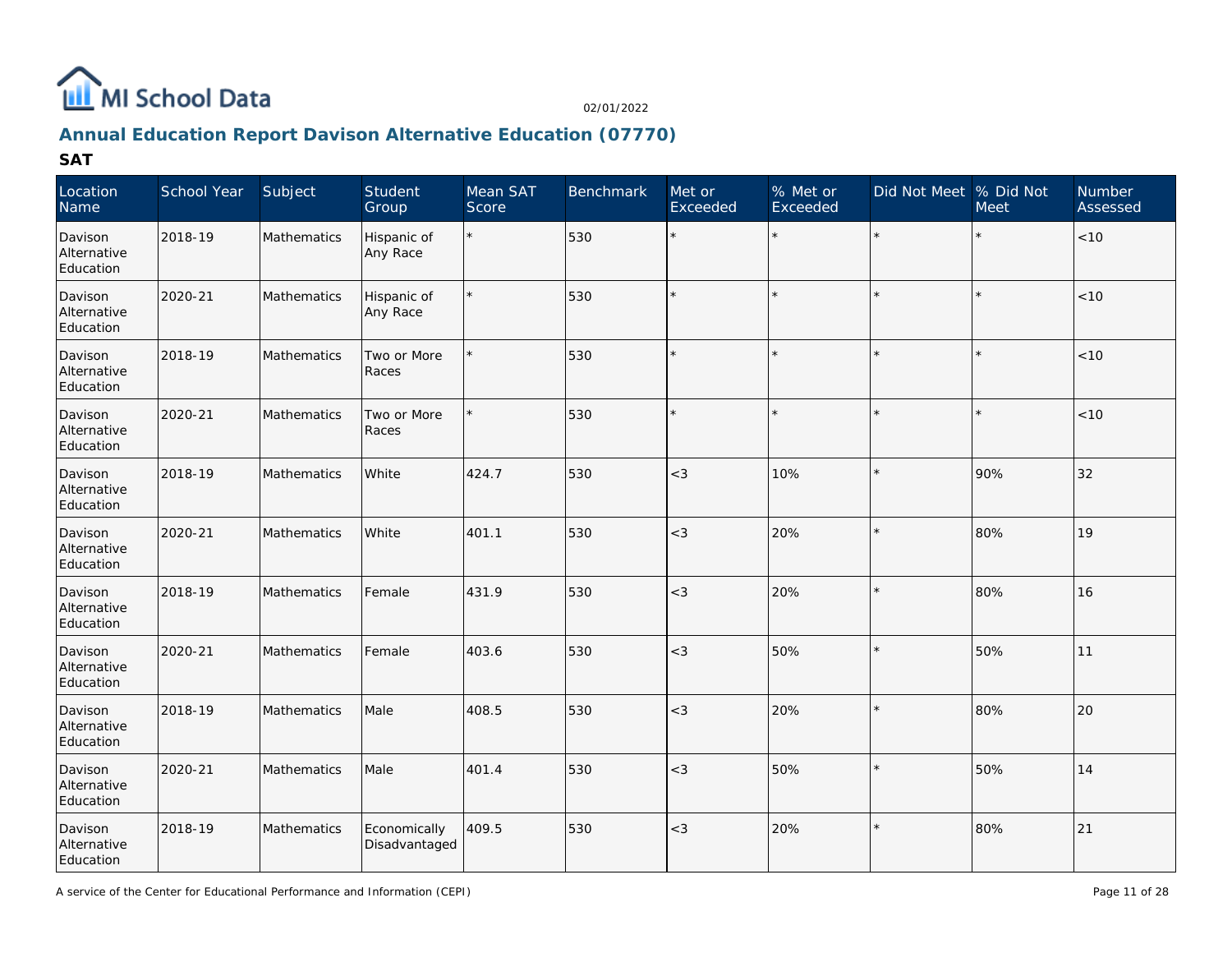

# **Annual Education Report Davison Alternative Education (07770)**

| Location<br>Name                    | School Year | Subject            | Student<br>Group                     | Mean SAT<br>Score | <b>Benchmark</b> | Met or<br>Exceeded | % Met or<br>Exceeded | Did Not Meet % Did Not | Meet | Number<br>Assessed |
|-------------------------------------|-------------|--------------------|--------------------------------------|-------------------|------------------|--------------------|----------------------|------------------------|------|--------------------|
| Davison<br>Alternative<br>Education | 2020-21     | Mathematics        | Economically<br>Disadvantaged        | 412.1             | 530              | $<$ 3              | 50%                  |                        | 50%  | 14                 |
| Davison<br>Alternative<br>Education | 2018-19     | Mathematics        | Not<br>Economically<br>Disadvantaged | 432.0             | 530              | $<$ 3              | 50%                  |                        | 50%  | 15                 |
| Davison<br>Alternative<br>Education | 2020-21     | Mathematics        | Not<br>Economically<br>Disadvantaged | 390.0             | 530              | $<$ 3              | 50%                  |                        | 50%  | 11                 |
| Davison<br>Alternative<br>Education | 2018-19     | Mathematics        | Not English<br>Learners              | 418.9             | 530              | $<$ 3              | 10%                  |                        | 90%  | 36                 |
| Davison<br>Alternative<br>Education | 2020-21     | Mathematics        | Not English<br>Learners              | 402.4             | 530              | $<$ 3              | 20%                  |                        | 80%  | 25                 |
| Davison<br>Alternative<br>Education | 2018-19     | Mathematics        | Not Migrant                          | 418.9             | 530              | $<$ 3              | 10%                  |                        | 90%  | 36                 |
| Davison<br>Alternative<br>Education | 2020-21     | Mathematics        | Not Migrant                          | 402.4             | 530              | $<$ 3              | 20%                  |                        | 80%  | 25                 |
| Davison<br>Alternative<br>Education | 2018-19     | <b>Mathematics</b> | Students<br>Without<br>Disabilities  | 418.9             | 530              | $<$ 3              | 10%                  |                        | 90%  | 36                 |
| Davison<br>Alternative<br>Education | 2020-21     | <b>Mathematics</b> | Students<br>Without<br>Disabilities  | 402.4             | 530              | $<$ 3              | 20%                  |                        | 80%  | 25                 |
| Davison<br>Alternative<br>Education | 2018-19     | Mathematics        | <b>Homeless</b>                      |                   | 530              | $\star$            |                      |                        |      | < 10               |
| Davison<br>Alternative<br>Education | 2018-19     | Mathematics        | Not Homeless                         | 420.3             | 530              | $<$ 3              | 10%                  |                        | 90%  | 34                 |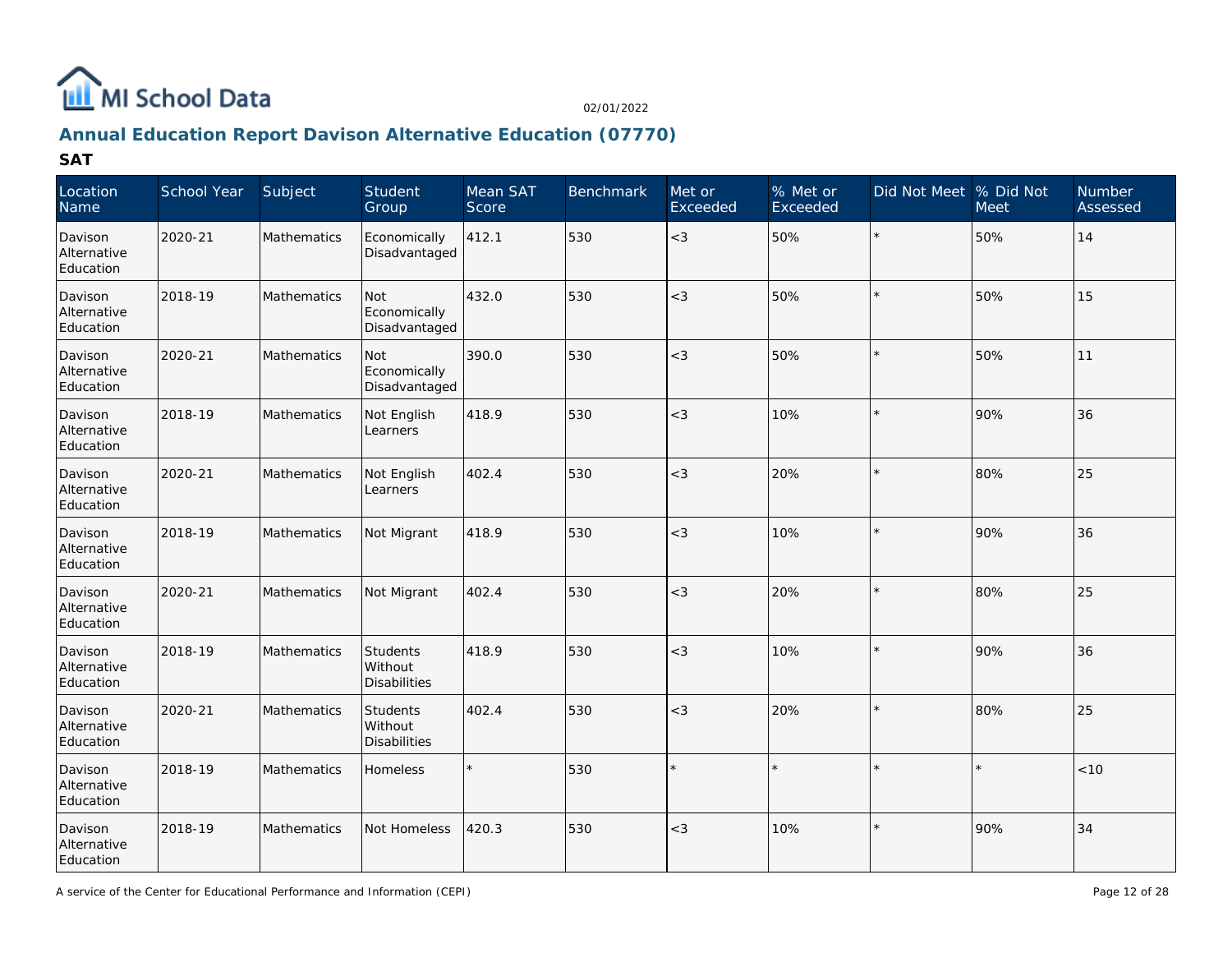

# **Annual Education Report Davison Alternative Education (07770)**

| Location<br>Name                    | School Year | Subject            | Student<br>Group                 | Mean SAT<br>Score | <b>Benchmark</b> | Met or<br>Exceeded | % Met or<br>Exceeded | Did Not Meet  % Did Not | <b>Meet</b> | <b>Number</b><br>Assessed |
|-------------------------------------|-------------|--------------------|----------------------------------|-------------------|------------------|--------------------|----------------------|-------------------------|-------------|---------------------------|
| Davison<br>Alternative<br>Education | 2020-21     | <b>Mathematics</b> | Not Homeless                     | 402.4             | 530              | $<$ 3              | 20%                  |                         | 80%         | 25                        |
| Davison<br>Alternative<br>Education | 2018-19     | <b>Mathematics</b> | Not Foster<br>Care               | 418.9             | 530              | $<$ 3              | 10%                  |                         | 90%         | 36                        |
| Davison<br>Alternative<br>Education | 2020-21     | <b>Mathematics</b> | Not Foster<br>Care               | 402.4             | 530              | $<$ 3              | 20%                  |                         | 80%         | 25                        |
| Davison<br>Alternative<br>Education | 2018-19     | Mathematics        | Not Military<br> Connected       | 418.9             | 530              | $<$ 3              | 10%                  |                         | 90%         | 36                        |
| Davison<br>Alternative<br>Education | 2020-21     | <b>Mathematics</b> | Not Military<br><b>Connected</b> | 402.4             | 530              | $<$ 3              | 20%                  |                         | 80%         | 25                        |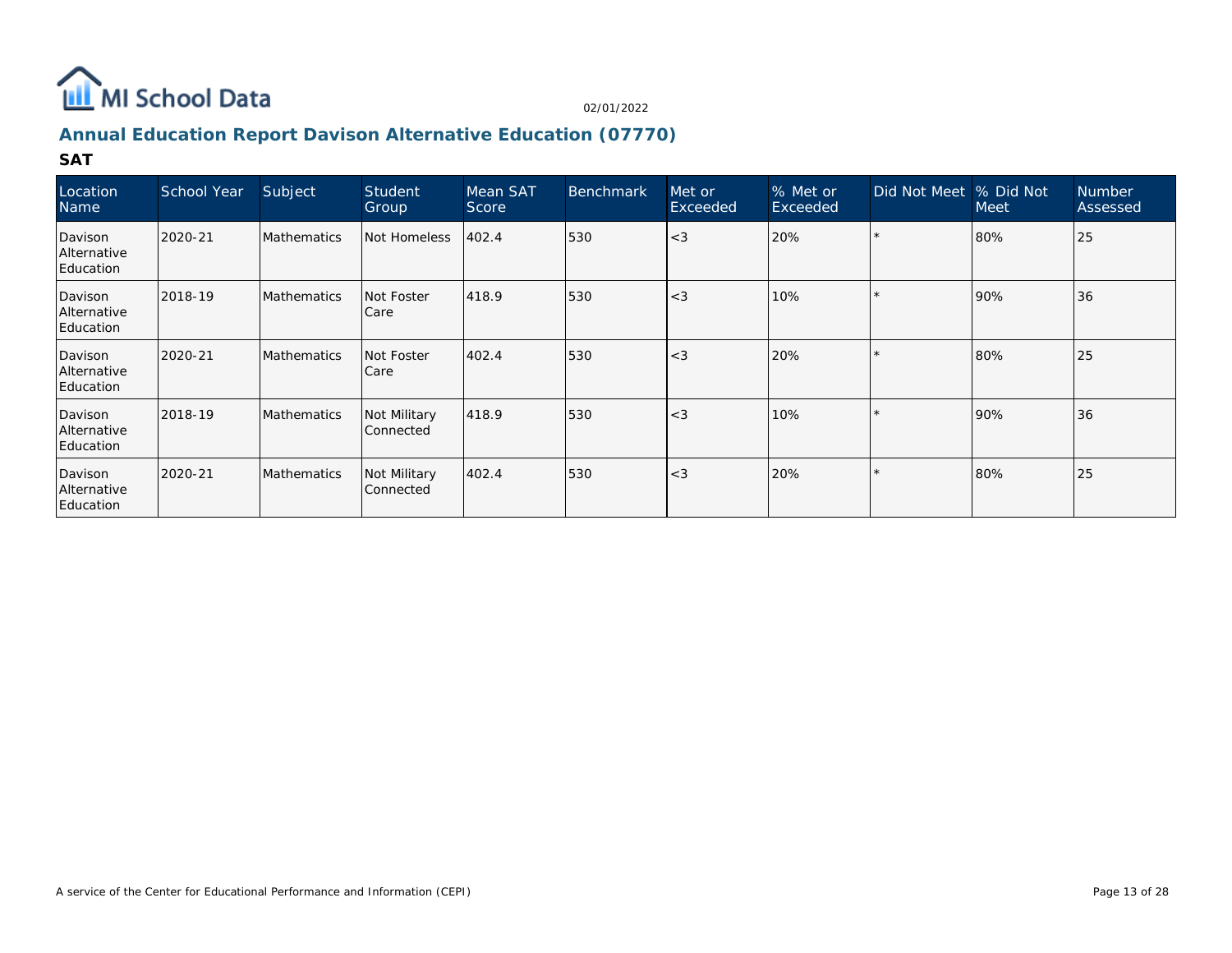

# **Annual Education Report Davison Alternative Education (07770)**

**MI-Access Participation**

| Subiect | Grade I | Student Group School Year |  | State Percent<br><b>Students</b><br>Proficient | <b>District</b><br>Percent<br><b>Students</b><br>Proficient | School Percent Percent<br><b>Students</b><br>Proficient | Surpassed | Percent<br>Attained | Percent<br>Emerging |
|---------|---------|---------------------------|--|------------------------------------------------|-------------------------------------------------------------|---------------------------------------------------------|-----------|---------------------|---------------------|
|---------|---------|---------------------------|--|------------------------------------------------|-------------------------------------------------------------|---------------------------------------------------------|-----------|---------------------|---------------------|

No Data to Display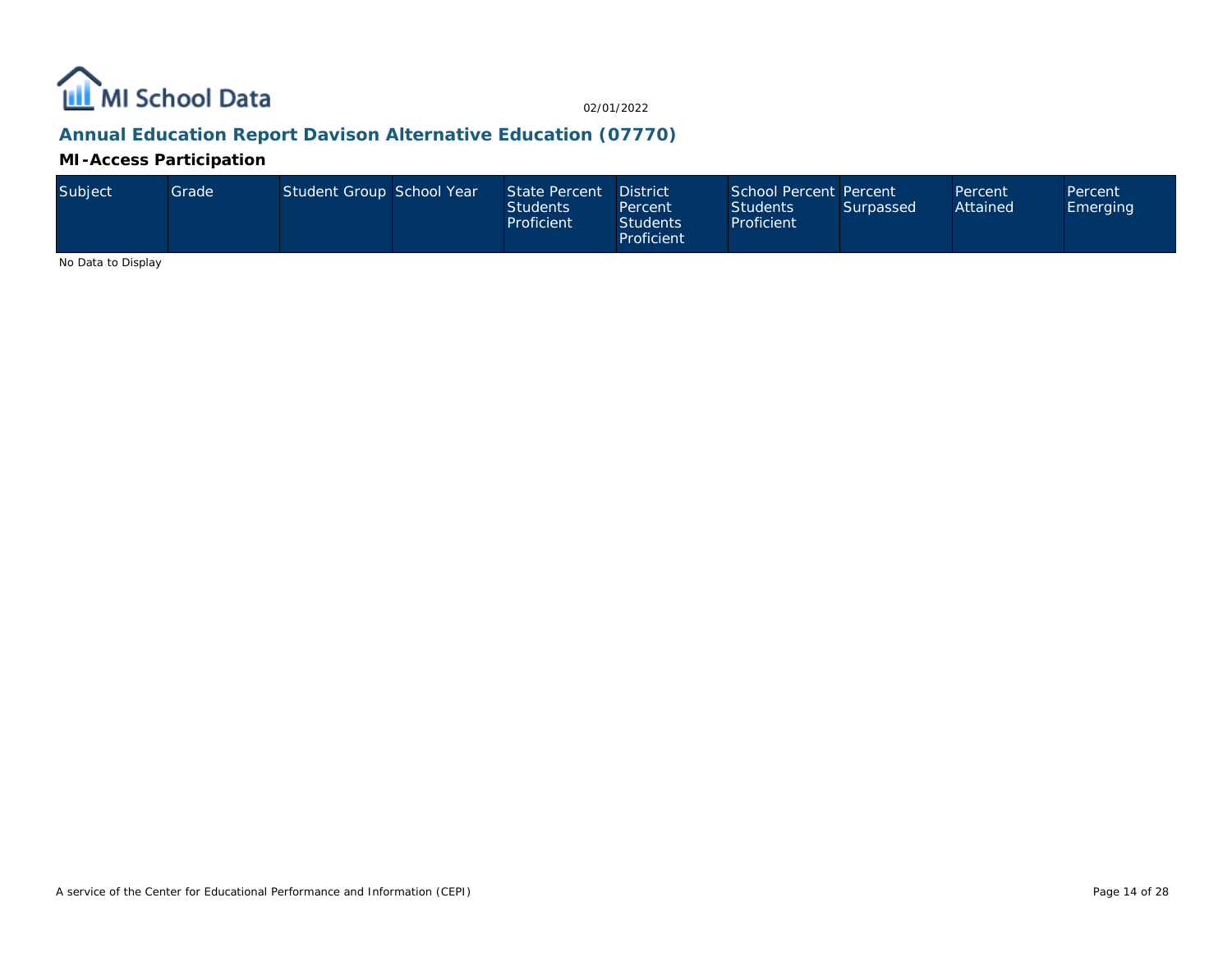

# **Annual Education Report Davison Alternative Education (07770)**

| Subject    | Grade                    | Student<br>Group                        | School<br>Year | Number<br>Tested -<br>M-STEP,<br>SAT or MI-<br><b>Access</b> | Number<br>Tested -<br>Any MI-<br>Access | Percent<br>Tested -<br>Any MI-<br><b>Access</b> | Number<br>Tested -<br>Functional<br>Independe<br>nce | Percent<br>Tested -<br>Functional<br>Independe<br>nce | Number<br>Tested -<br>Supported<br>Independe<br>nce | Percent<br>Tested -<br>Supported<br>Independe n<br>nce | Number<br>Tested -<br>Participatio Participatio | Percent<br>Tested -<br>n |
|------------|--------------------------|-----------------------------------------|----------------|--------------------------------------------------------------|-----------------------------------------|-------------------------------------------------|------------------------------------------------------|-------------------------------------------------------|-----------------------------------------------------|--------------------------------------------------------|-------------------------------------------------|--------------------------|
| ELA        | All Grades<br>(Combined) | All Students                            | 2020-21        | 25                                                           | < 10                                    |                                                 |                                                      | $\star$                                               |                                                     | ×.                                                     | $\star$                                         | $\star$                  |
| <b>ELA</b> | All Grades<br>(Combined) | Black or<br>African<br>American         | 2020-21        | < 10                                                         |                                         |                                                 |                                                      |                                                       | ÷                                                   | $\star$                                                |                                                 | $\star$                  |
| <b>ELA</b> | All Grades<br>(Combined) | Hispanic of<br>Any Race                 | 2020-21        | < 10                                                         |                                         |                                                 |                                                      |                                                       |                                                     |                                                        |                                                 | $\star$                  |
| <b>ELA</b> | All Grades<br>(Combined) | Two or More<br>Races                    | 2020-21        | < 10                                                         |                                         |                                                 |                                                      | $\star$                                               | ÷                                                   |                                                        | $\star$                                         | $\star$                  |
| ELA        | All Grades<br>(Combined) | White                                   | 2020-21        | 19                                                           | <10                                     | $\star$                                         |                                                      | $\star$                                               | ÷                                                   | $\star$                                                | $\star$                                         | $\star$                  |
| <b>ELA</b> | All Grades<br>(Combined) | Female                                  | 2020-21        | 11                                                           | < 10                                    |                                                 |                                                      |                                                       | ÷                                                   | ×.                                                     |                                                 | $\star$                  |
| <b>ELA</b> | All Grades<br>(Combined) | Male                                    | 2020-21        | 14                                                           | < 10                                    |                                                 |                                                      |                                                       |                                                     |                                                        |                                                 | $\star$                  |
| <b>ELA</b> | All Grades<br>(Combined) | Economicall<br>y<br>Disadvantag<br>ed   | 2020-21        | 14                                                           | < 10                                    | $\star$                                         |                                                      |                                                       |                                                     |                                                        |                                                 | $\star$                  |
| <b>ELA</b> | All Grades<br>(Combined) | Not<br>Economicall<br>Disadvantag<br>ed | 2020-21        | 11                                                           | < 10                                    |                                                 |                                                      |                                                       |                                                     |                                                        |                                                 | $\star$                  |
| <b>ELA</b> | All Grades<br>(Combined) | Not English<br>Learners                 | 2020-21        | 25                                                           | $<10$                                   |                                                 |                                                      |                                                       |                                                     | ×.                                                     |                                                 | $\star$                  |
| <b>ELA</b> | All Grades<br>(Combined) | Not Migrant                             | 2020-21        | 25                                                           | $<10$                                   | $\star$                                         |                                                      | $\star$                                               |                                                     |                                                        |                                                 | $\star$                  |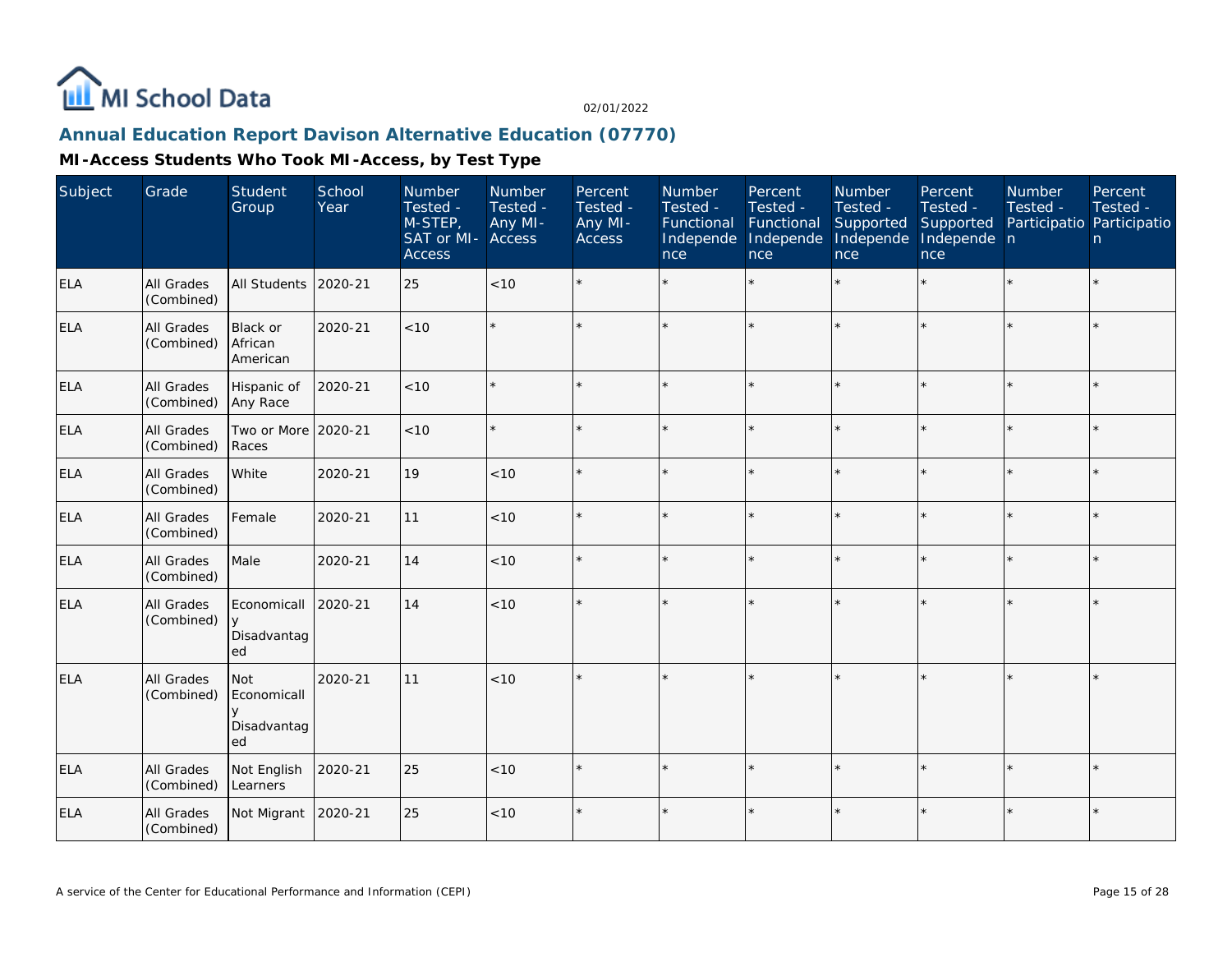

#### **Annual Education Report Davison Alternative Education (07770)**

| Subject                  | Grade                    | Student<br>Group                           | School<br>Year | Number<br>Tested -<br>M-STEP,<br>SAT or MI-<br><b>Access</b> | Number<br>Tested -<br>Any MI-<br>Access | Percent<br>Tested -<br>Any MI-<br>Access | Number<br>Tested -<br>Functional<br>Independe<br>nce | Percent<br>Tested -<br>Functional<br>Independe<br>nce | Number<br>Tested -<br>Supported<br>Independe<br>nce | Percent<br>Tested -<br>Supported<br>Independe n<br>nce | Number<br>Tested - | Percent<br>Tested -<br>Participatio Participatio<br>n |
|--------------------------|--------------------------|--------------------------------------------|----------------|--------------------------------------------------------------|-----------------------------------------|------------------------------------------|------------------------------------------------------|-------------------------------------------------------|-----------------------------------------------------|--------------------------------------------------------|--------------------|-------------------------------------------------------|
| <b>ELA</b>               | All Grades<br>(Combined) | Students<br>Without<br><b>Disabilities</b> | 2020-21        | 25                                                           | <10                                     |                                          |                                                      | $\star$                                               |                                                     | $\star$                                                | $\star$            | $\star$                                               |
| <b>ELA</b>               | All Grades<br>(Combined) | Not<br>Homeless                            | 2020-21        | 25                                                           | < 10                                    |                                          |                                                      | $\star$                                               |                                                     | $\star$                                                |                    | $\star$                                               |
| <b>ELA</b>               | All Grades<br>(Combined) | Not Foster<br>Care                         | 2020-21        | 25                                                           | $<10$                                   |                                          |                                                      | $\star$                                               |                                                     | $\star$                                                | $\star$            | $\star$                                               |
| <b>ELA</b>               | All Grades<br>(Combined) | Not Military<br>Connected                  | 2020-21        | 25                                                           | < 10                                    |                                          |                                                      | $\star$                                               | $\star$                                             | $\star$                                                | $\star$            | $\star$                                               |
| Mathematics All Grades   | (Combined)               | All Students                               | 2020-21        | 25                                                           | < 10                                    |                                          |                                                      | $\star$                                               | $\star$                                             | $\star$                                                | $\star$            | $\star$                                               |
| Mathematics All Grades   | (Combined)               | Black or<br>African<br>American            | 2020-21        | <10                                                          |                                         |                                          |                                                      | $\star$                                               |                                                     |                                                        | $\star$            | ÷.                                                    |
| Mathematics All Grades   | (Combined)               | Hispanic of<br>Any Race                    | 2020-21        | < 10                                                         |                                         |                                          |                                                      | $\star$                                               |                                                     | $\star$                                                |                    | $\star$                                               |
| Mathematics All Grades   | (Combined)               | Two or More<br>Races                       | 2020-21        | < 10                                                         |                                         |                                          |                                                      | $\star$                                               |                                                     | $\star$                                                | $\star$            | $\star$                                               |
| Mathematics   All Grades | (Combined)               | White                                      | 2020-21        | 19                                                           | < 10                                    | $\star$                                  |                                                      | $\star$                                               | $\star$                                             | $\star$                                                | $\star$            | $\star$                                               |
| Mathematics All Grades   | (Combined)               | Female                                     | 2020-21        | 11                                                           | $<10$                                   |                                          |                                                      |                                                       |                                                     |                                                        |                    | $\star$                                               |
| Mathematics All Grades   | (Combined)               | Male                                       | 2020-21        | 14                                                           | < 10                                    |                                          |                                                      | $\star$                                               | $\star$                                             | $\star$                                                | $\star$            | $\star$                                               |
| Mathematics All Grades   | (Combined)               | Economicall<br>y<br>Disadvantag<br>ed      | 2020-21        | 14                                                           | < 10                                    | $\star$                                  |                                                      | $\star$                                               |                                                     | ×                                                      | $\star$            | $\star$                                               |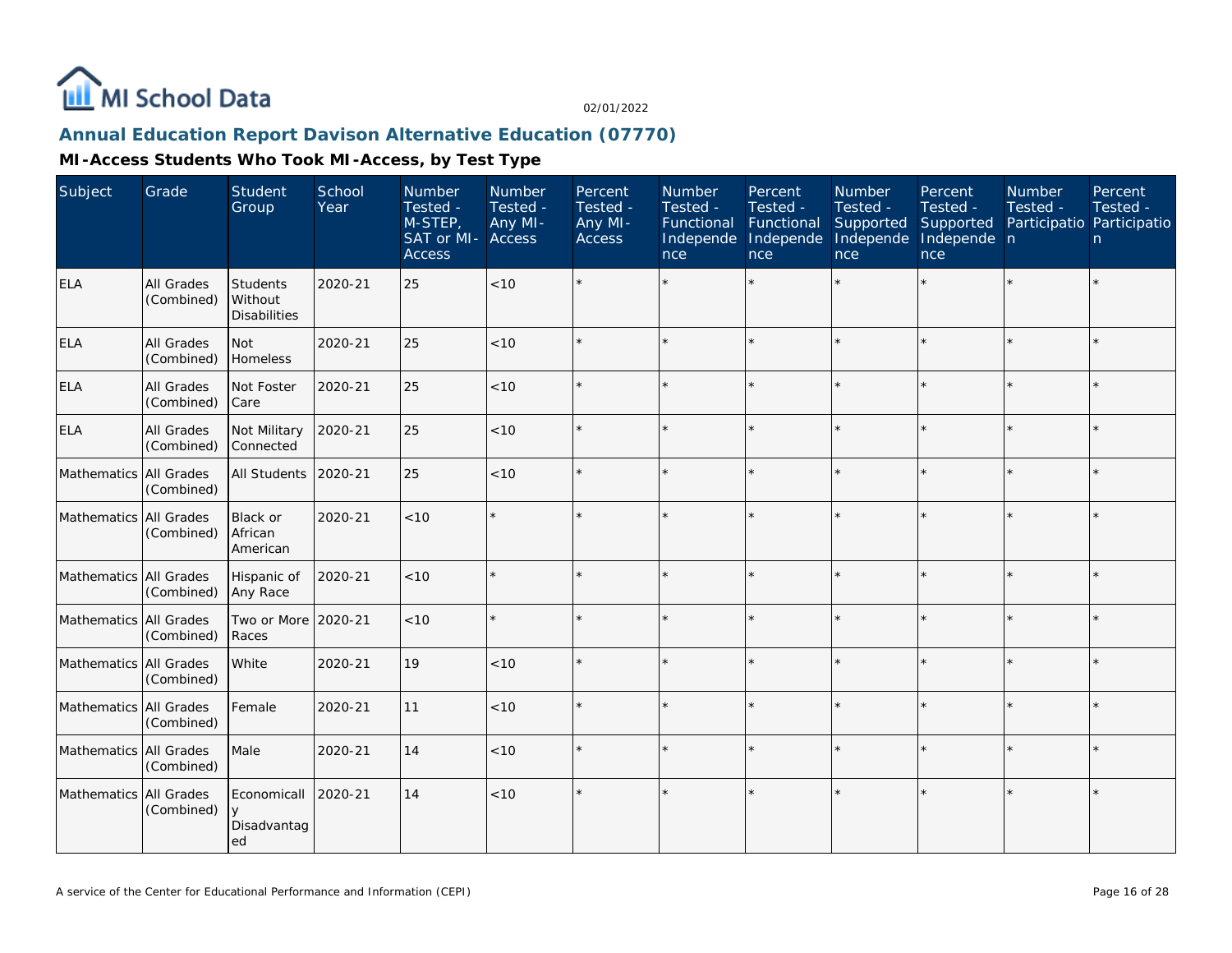

# **Annual Education Report Davison Alternative Education (07770)**

| Subject                | Grade                    | Student<br>Group                                         | School<br>Year | Number<br>Tested -<br>$M-STEP$<br>SAT or MI-<br><b>Access</b> | Number<br>Tested -<br>Any MI-<br>Access | Percent<br>Tested -<br>Any MI-<br>Access | Number<br>Tested -<br>Functional<br>Independe<br>nce | Percent<br>Tested -<br>Functional<br>Independe<br>nce | Number<br>Tested -<br>Supported<br>Independe<br>nce | Percent<br>Tested -<br>Supported<br>Independe n<br>nce | Number<br>Tested - | Percent<br>Tested -<br>Participatio Participatio<br>n. |
|------------------------|--------------------------|----------------------------------------------------------|----------------|---------------------------------------------------------------|-----------------------------------------|------------------------------------------|------------------------------------------------------|-------------------------------------------------------|-----------------------------------------------------|--------------------------------------------------------|--------------------|--------------------------------------------------------|
| Mathematics All Grades | (Combined)               | <b>Not</b><br>Economicall<br>$\vee$<br>Disadvantag<br>ed | 2020-21        | 11                                                            | < 10                                    |                                          |                                                      |                                                       |                                                     |                                                        |                    | $\star$                                                |
| Mathematics All Grades | (Combined)               | Not English<br>Learners                                  | 2020-21        | 25                                                            | $<10$                                   |                                          |                                                      | $\star$                                               |                                                     | ×.                                                     |                    | $\star$                                                |
| Mathematics All Grades | (Combined)               | Not Migrant                                              | 2020-21        | 25                                                            | < 10                                    |                                          |                                                      | $\star$                                               |                                                     | $\star$                                                |                    | $\star$                                                |
| Mathematics All Grades | (Combined)               | Students<br>l Without<br><b>Disabilities</b>             | 2020-21        | 25                                                            | $<10$                                   |                                          |                                                      |                                                       |                                                     | $\star$                                                |                    | $\star$                                                |
| Mathematics All Grades | (Combined)               | <b>Not</b><br>Homeless                                   | 2020-21        | 25                                                            | < 10                                    |                                          |                                                      | $\star$                                               |                                                     |                                                        |                    | $\star$                                                |
| Mathematics All Grades | (Combined)               | Not Foster<br>Care                                       | 2020-21        | 25                                                            | < 10                                    |                                          |                                                      | $\star$                                               |                                                     | ×.                                                     |                    | $\star$                                                |
| Mathematics All Grades | (Combined)               | Not Military<br>Connected                                | 2020-21        | 25                                                            | < 10                                    |                                          |                                                      | $\star$                                               |                                                     | $\star$                                                |                    | $\star$                                                |
| Science                | All Grades<br>(Combined) | <b>All Students</b>                                      | 2020-21        | 21                                                            | $<10$                                   |                                          |                                                      | $\star$                                               |                                                     | $\star$                                                |                    | $\star$                                                |
| Science                | All Grades<br>(Combined) | <b>Black or</b><br>African<br>American                   | 2020-21        | < 10                                                          | $\star$                                 |                                          |                                                      | $\star$                                               |                                                     |                                                        |                    | $\star$                                                |
| Science                | All Grades<br>(Combined) | Hispanic of<br>Any Race                                  | 2020-21        | < 10                                                          | $\star$                                 |                                          |                                                      | $\star$                                               |                                                     | ×.                                                     | $\star$            | $\star$                                                |
| Science                | All Grades<br>(Combined) | Two or More 2020-21<br>Races                             |                | < 10                                                          | $\star$                                 |                                          |                                                      | $\star$                                               |                                                     | $\star$                                                |                    | $\star$                                                |
| Science                | All Grades<br>(Combined) | White                                                    | 2020-21        | 16                                                            | 10                                      |                                          |                                                      | $\star$                                               |                                                     |                                                        |                    | $\star$                                                |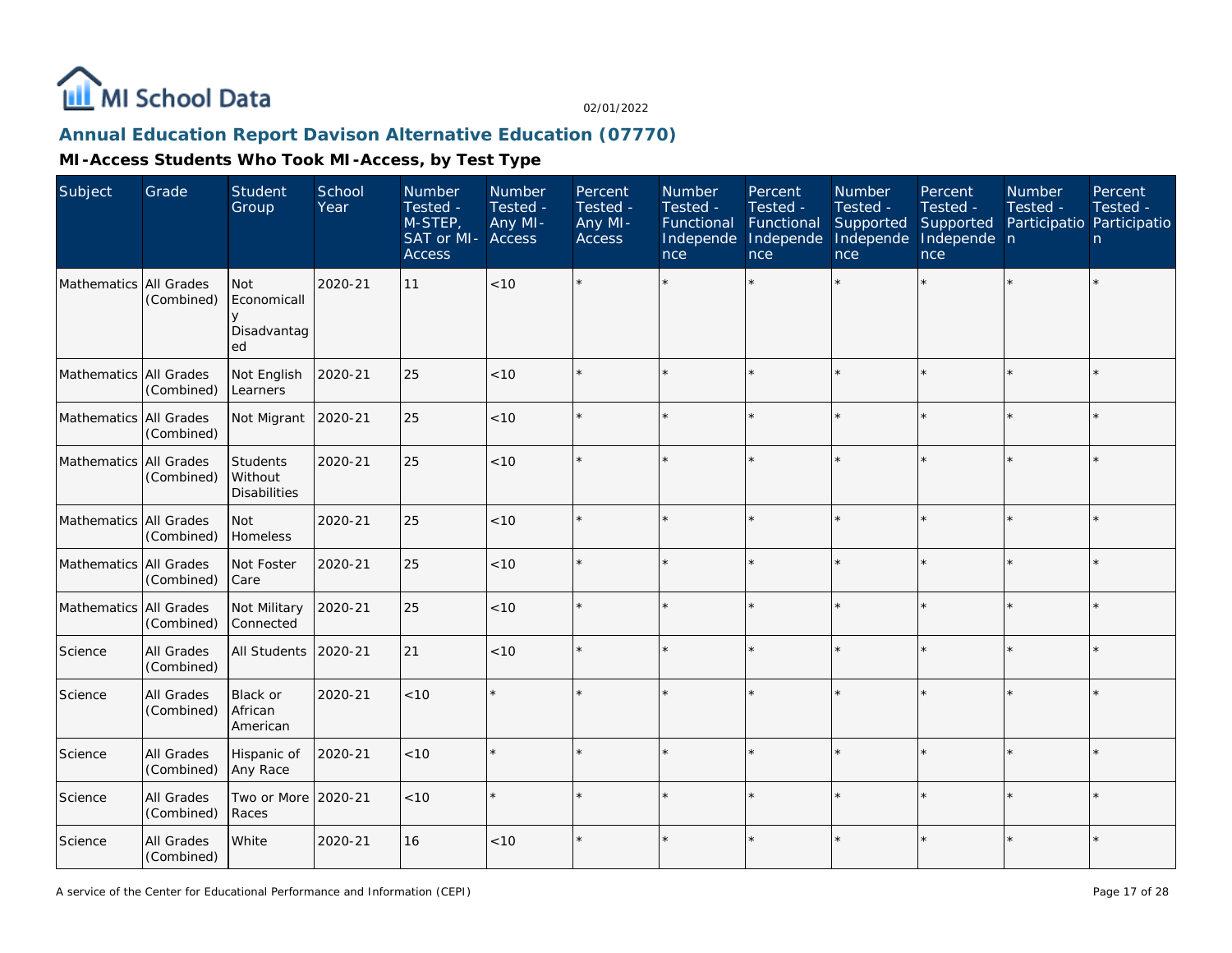

# **Annual Education Report Davison Alternative Education (07770)**

| Subject           | Grade                    | Student<br>Group                                         | School<br>Year | Number<br>Tested -<br>$M-STEP$<br>SAT or MI-<br>Access | Number<br>Tested -<br>Any MI-<br><b>Access</b> | Percent<br>Tested -<br>Any MI-<br><b>Access</b> | Number<br>Tested -<br>Functional<br>Independe<br>nce | Percent<br>Tested -<br>Functional<br>Independe<br>nce | <b>Number</b><br>Tested -<br>Supported<br>Independe<br>nce | Percent<br>Tested -<br>Supported<br>Independe n<br>nce | <b>Number</b><br>Tested - | Percent<br>Tested -<br>Participatio Participatio<br>n |
|-------------------|--------------------------|----------------------------------------------------------|----------------|--------------------------------------------------------|------------------------------------------------|-------------------------------------------------|------------------------------------------------------|-------------------------------------------------------|------------------------------------------------------------|--------------------------------------------------------|---------------------------|-------------------------------------------------------|
| Science           | All Grades<br>(Combined) | Female                                                   | 2020-21        | < 10                                                   | $\star$                                        |                                                 |                                                      |                                                       |                                                            | $\star$                                                |                           | $\star$                                               |
| Science           | All Grades<br>(Combined) | Male                                                     | 2020-21        | 12                                                     | < 10                                           |                                                 |                                                      | $\star$                                               |                                                            | $\star$                                                |                           | $\star$                                               |
| Science           | All Grades<br>(Combined) | Economicall<br>Disadvantag<br>ed                         | 2020-21        | 12                                                     | < 10                                           |                                                 |                                                      |                                                       |                                                            | $\star$                                                |                           | $\star$                                               |
| Science           | All Grades<br>(Combined) | <b>Not</b><br>Economicall<br>$\vee$<br>Disadvantag<br>ed | 2020-21        | < 10                                                   | $\star$                                        |                                                 |                                                      | $\star$                                               |                                                            |                                                        |                           | $\star$                                               |
| Science           | All Grades<br>(Combined) | Not English<br>Learners                                  | 2020-21        | 21                                                     | < 10                                           |                                                 |                                                      | $\star$                                               | ÷.                                                         | $\star$                                                | $\star$                   | $\star$                                               |
| Science           | All Grades<br>(Combined) | Not Migrant                                              | 2020-21        | 21                                                     | $<10$                                          |                                                 |                                                      | $\star$                                               | ÷,                                                         | $\star$                                                |                           | $\star$                                               |
| Science           | All Grades<br>(Combined) | Students<br>Without<br><b>Disabilities</b>               | 2020-21        | 21                                                     | < 10                                           |                                                 |                                                      | $\star$                                               |                                                            | $\star$                                                |                           | $\star$                                               |
| Science           | All Grades<br>(Combined) | <b>Not</b><br>Homeless                                   | 2020-21        | 21                                                     | < 10                                           |                                                 |                                                      | $\star$                                               |                                                            | $\star$                                                |                           | $\star$                                               |
| Science           | All Grades<br>(Combined) | Not Foster<br>Care                                       | 2020-21        | 21                                                     | < 10                                           |                                                 |                                                      | $\star$                                               | ÷                                                          | $\star$                                                |                           | $\star$                                               |
| Science           | All Grades<br>(Combined) | Not Military<br>Connected                                | 2020-21        | 21                                                     | < 10                                           |                                                 |                                                      | $\star$                                               | ÷                                                          | $\star$                                                |                           | ÷.                                                    |
| Social<br>Studies | All Grades<br>(Combined) | All Students                                             | 2020-21        | 21                                                     | < 10                                           |                                                 |                                                      | $\star$                                               |                                                            |                                                        |                           | $\star$                                               |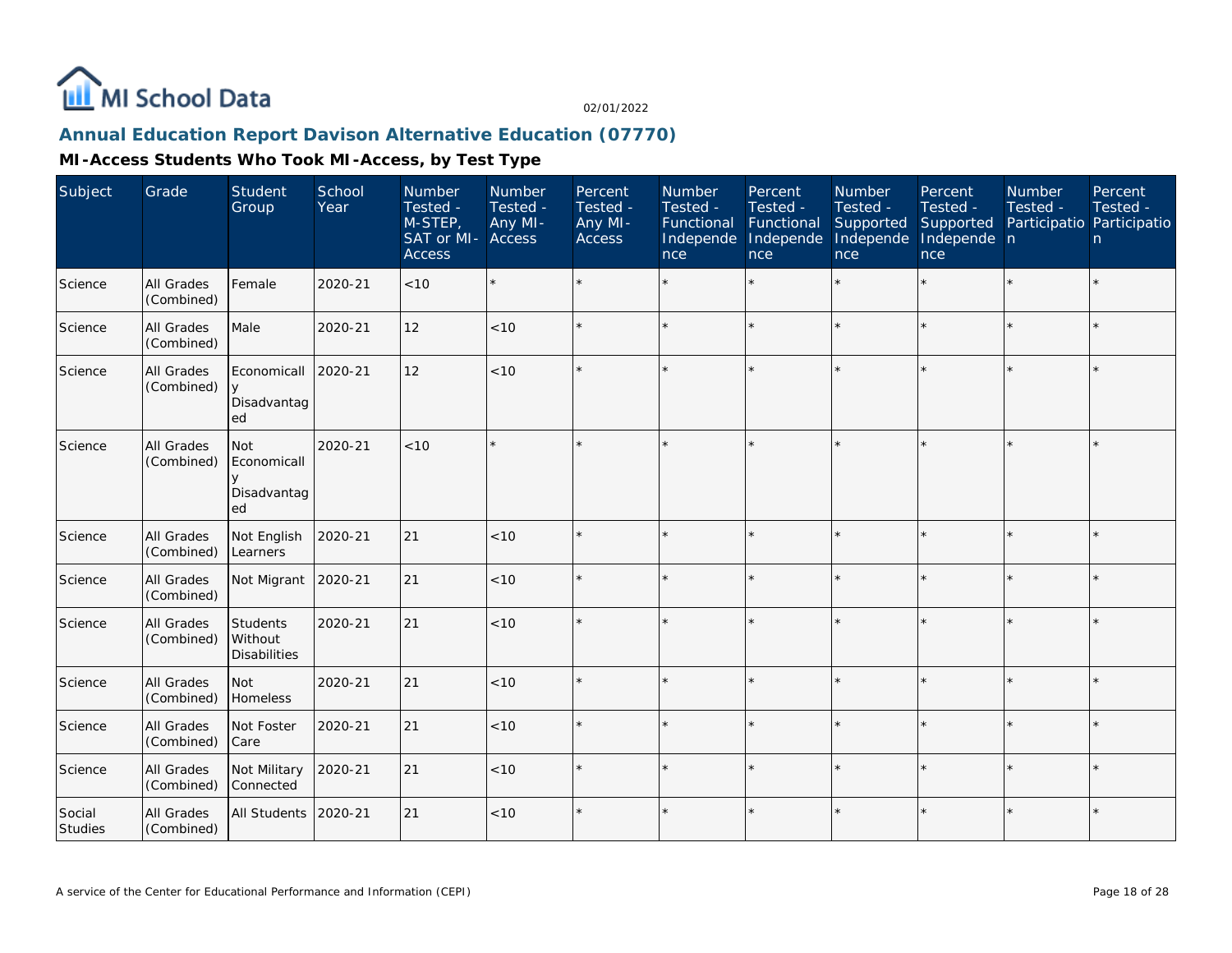

# **Annual Education Report Davison Alternative Education (07770)**

| Subject                  | Grade                           | Student<br>Group                                    | School<br>Year | Number<br>Tested -<br>M-STEP,<br>SAT or MI-<br><b>Access</b> | Number<br>Tested -<br>Any MI-<br>Access | Percent<br>Tested -<br>Any MI-<br>Access | Number<br>Tested -<br>Functional<br>Independe<br>nce | Percent<br>Tested -<br>Functional<br>Independe<br>nce | Number<br>Tested -<br>Supported<br>Independe<br>nce | Percent<br>Tested -<br>Supported<br>Independe n<br>nce | Number<br>Tested - | Percent<br>Tested -<br>Participatio Participatio<br>n |
|--------------------------|---------------------------------|-----------------------------------------------------|----------------|--------------------------------------------------------------|-----------------------------------------|------------------------------------------|------------------------------------------------------|-------------------------------------------------------|-----------------------------------------------------|--------------------------------------------------------|--------------------|-------------------------------------------------------|
| Social<br>Studies        | All Grades<br>(Combined)        | <b>Black or</b><br><b>African</b><br>American       | 2020-21        | < 10                                                         | $\star$                                 |                                          |                                                      |                                                       | ÷.                                                  | $\star$                                                |                    | $\star$                                               |
| Social<br>Studies        | All Grades<br>(Combined)        | Hispanic of<br>Any Race                             | 2020-21        | < 10                                                         | $\star$                                 |                                          |                                                      | $\star$                                               |                                                     | ×.                                                     |                    | $\star$                                               |
| Social<br>Studies        | <b>All Grades</b><br>(Combined) | Two or More 2020-21<br>Races                        |                | < 10                                                         | $\star$                                 |                                          |                                                      | $\star$                                               |                                                     | $\star$                                                |                    | $\star$                                               |
| Social<br>Studies        | All Grades<br>(Combined)        | White                                               | 2020-21        | 16                                                           | $<10$                                   |                                          |                                                      | $\star$                                               | ÷                                                   | $\star$                                                |                    | $\star$                                               |
| Social<br>Studies        | All Grades<br>(Combined)        | Female                                              | 2020-21        | < 10                                                         | $\star$                                 |                                          |                                                      | $\star$                                               |                                                     | $\star$                                                |                    | $\star$                                               |
| Social<br>Studies        | All Grades<br>(Combined)        | Male                                                | 2020-21        | 12                                                           | < 10                                    |                                          |                                                      |                                                       |                                                     | ×.                                                     |                    | $\star$                                               |
| Social<br><b>Studies</b> | All Grades<br>(Combined)        | Economicall<br>$\overline{y}$<br>Disadvantag<br>ed  | 2020-21        | 12                                                           | $<10$                                   |                                          |                                                      | $\star$                                               |                                                     | $\star$                                                |                    | $\star$                                               |
| Social<br>Studies        | All Grades<br>(Combined)        | <b>Not</b><br>Economicall<br>У<br>Disadvantag<br>ed | 2020-21        | < 10                                                         | $\star$                                 |                                          |                                                      |                                                       |                                                     |                                                        |                    | $\star$                                               |
| Social<br>Studies        | All Grades<br>(Combined)        | Not English<br>Learners                             | 2020-21        | 21                                                           | < 10                                    |                                          |                                                      | $\star$                                               |                                                     | $\star$                                                |                    | $\star$                                               |
| Social<br><b>Studies</b> | All Grades<br>(Combined)        | Not Migrant                                         | 2020-21        | 21                                                           | < 10                                    |                                          |                                                      | $\star$                                               |                                                     | ×.                                                     |                    | ÷.                                                    |
| Social<br>Studies        | All Grades<br>(Combined)        | Students<br>Without<br><b>Disabilities</b>          | 2020-21        | 21                                                           | < 10                                    |                                          |                                                      | $\star$                                               |                                                     |                                                        |                    | $\star$                                               |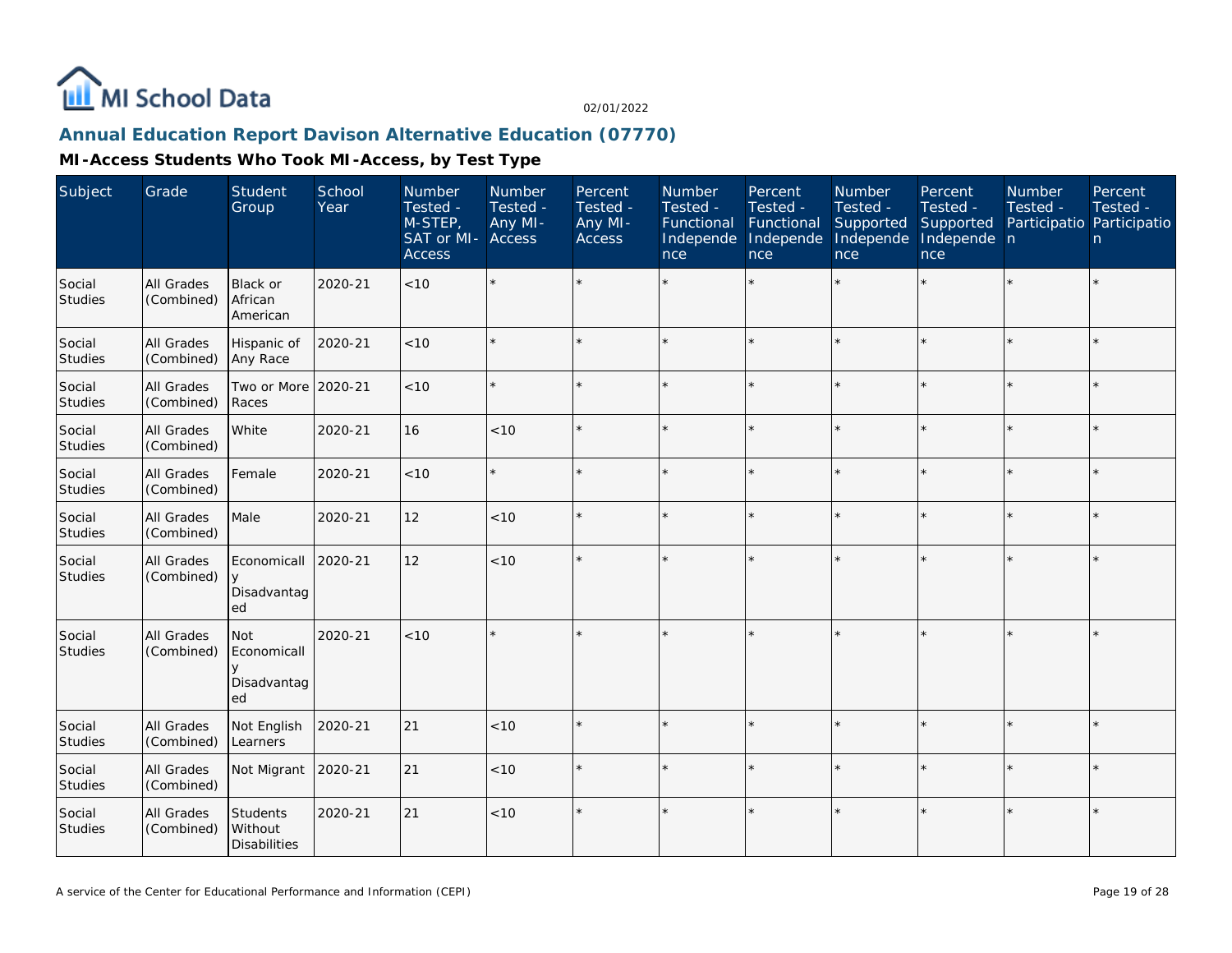

# **Annual Education Report Davison Alternative Education (07770)**

| Subject                  | Grade                        | Student<br>Group                 | School<br>Year | <b>Number</b><br>Tested -<br>M-STEP,<br><b>SAT or MI- Access</b><br>Access | <b>Number</b><br>Tested -<br>Any MI- | Percent<br>Tested -<br>Any MI-<br><b>Access</b> | <b>Number</b><br>Tested -<br>Functional<br>nce | Percent<br>Tested -<br>Functional<br>nce | <b>Number</b><br>Tested -<br>Independe Independe Independe<br>nce | Percent<br>Tested -<br>Supported Supported<br>Independe n<br>nce | <b>Number</b><br>Tested - | Percent<br>Tested -<br>Participatio Participatio |
|--------------------------|------------------------------|----------------------------------|----------------|----------------------------------------------------------------------------|--------------------------------------|-------------------------------------------------|------------------------------------------------|------------------------------------------|-------------------------------------------------------------------|------------------------------------------------------------------|---------------------------|--------------------------------------------------|
| Social<br><b>Studies</b> | All Grades<br>(Combined)     | l Not<br><b>Homeless</b>         | $2020 - 21$    | 21                                                                         | < 10                                 |                                                 |                                                |                                          |                                                                   |                                                                  |                           |                                                  |
| Social<br>Studies        | All Grades<br>Combined) Care | <b>Not Foster</b>                | $2020 - 21$    | 21                                                                         | <10                                  |                                                 |                                                |                                          |                                                                   | $\star$                                                          |                           |                                                  |
| Social<br>Studies        | All Grades<br>(Combined)     | Not Military<br><b>Connected</b> | 2020-21        | 21                                                                         | < 10                                 |                                                 |                                                |                                          |                                                                   |                                                                  |                           |                                                  |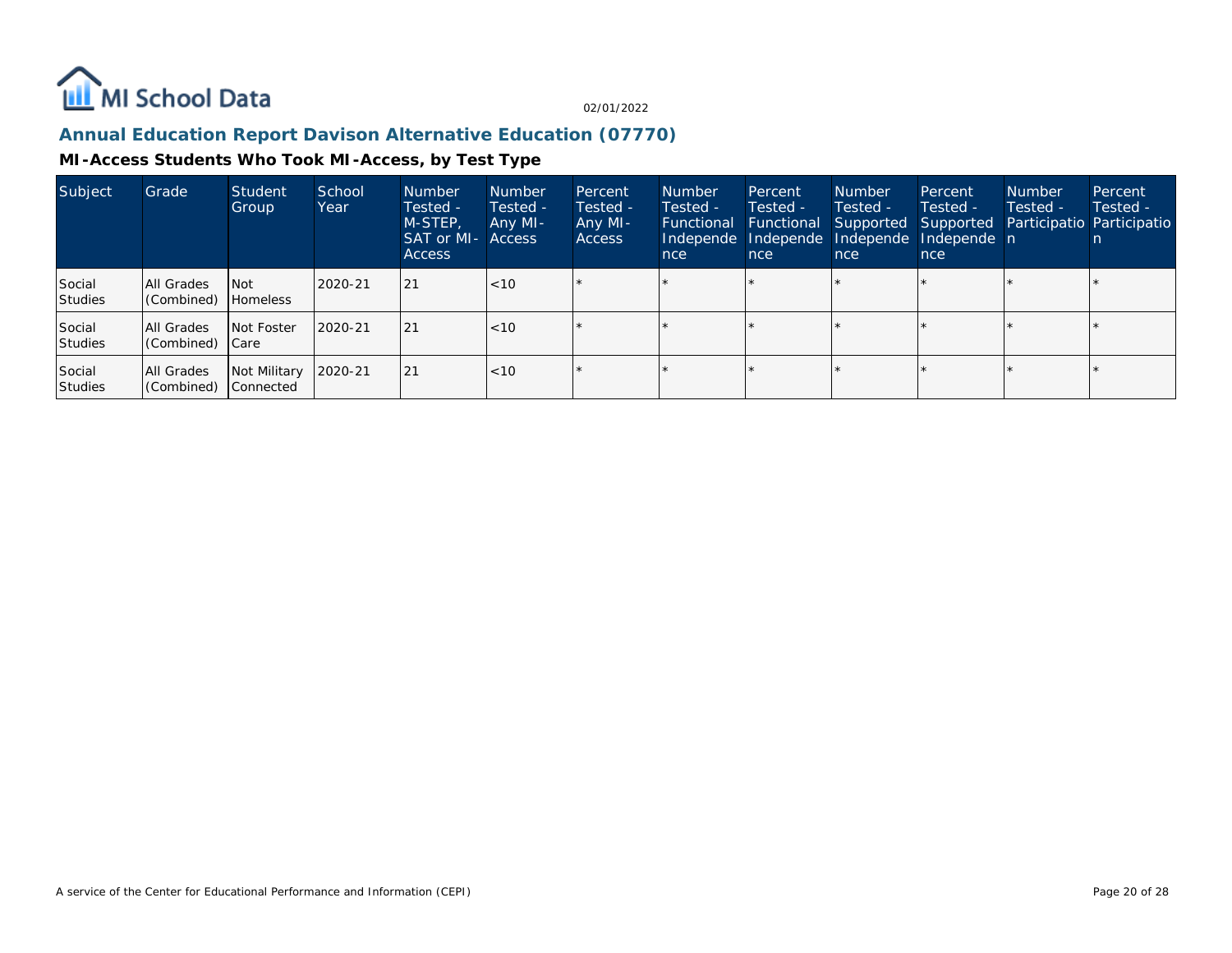

#### **Annual Education Report Davison Alternative Education (07770)**

# **High School Graduation: Four-Year Adjusted Cohort Rate**

| <b>Student Group</b>          | Baseline Data<br>(2016) | Most Recent<br><b>Results (2020)</b> | Interim Objective<br>(2020) | Interim Objective<br>(2021) | Long-Term Target<br>(2025) |
|-------------------------------|-------------------------|--------------------------------------|-----------------------------|-----------------------------|----------------------------|
| All Students                  | 79.79%                  | 46.88%                               | 86.30%                      | 87.93%                      | 94.44%                     |
| Black or African<br>American  | 67.31%                  | < 10                                 | 79.37%                      | 82.38%                      | 94.44%                     |
| Hispanic of Any Race          | 72.07%                  | < 10                                 | 82.01%                      | 84.50%                      | 94.44%                     |
| Two or More Races             | 74.74%                  | < 10                                 | 83.50%                      | 85.69%                      | 94.44%                     |
| White                         | 83.48%                  | 48.08%                               | 88.35%                      | 89.57%                      | 94.44%                     |
| Economically<br>Disadvantaged | 67.48%                  | 36.84%                               | 79.46%                      | 82.46%                      | 94.44%                     |
| <b>English Learners</b>       | 72.14%                  | < 10                                 | 82.05%                      | 84.53%                      | 94.44%                     |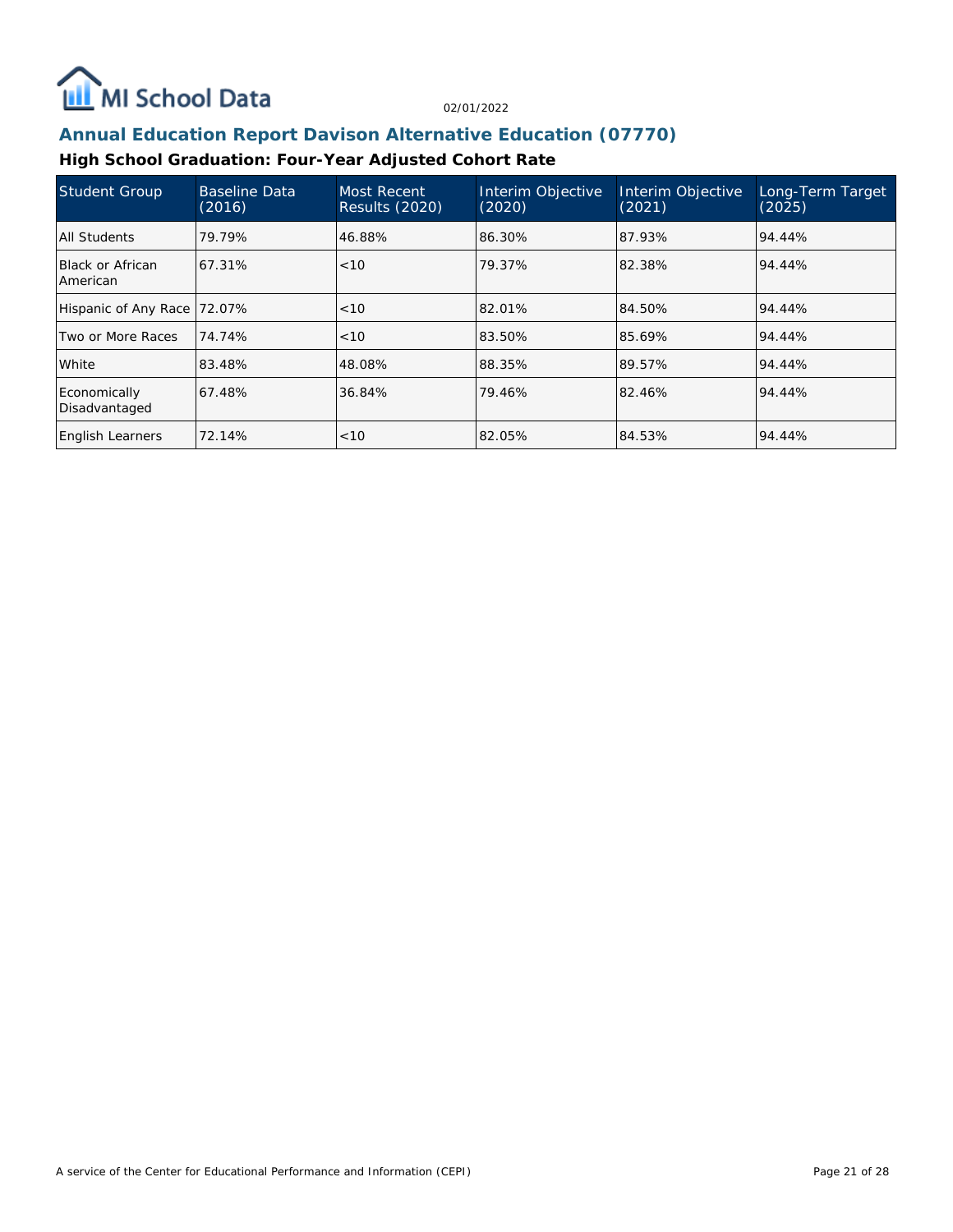

#### **Annual Education Report Davison Alternative Education (07770)**

#### **Accountability Details Attendance Data**

| <b>Student Group</b> | <b>Statewide</b> | <b>District</b> | School |
|----------------------|------------------|-----------------|--------|
| All Students         | 80.07%           | N/A             | 47.18% |

*\* All data based on students enrolled for a full academic year.*

*\*\* More information regarding the Michigan School Index System can be found at the following link:*

#### **Inexperienced Teachers**

|                                                       | <b>Total Number Number</b><br>of Staffing<br>Group | Inexperience | Percent<br>Inexperience | Count High-<br>Poverty<br><b>Schools</b> | Percent High- Count Low-<br>Poverty<br><b>Schools</b> | Poverty<br><b>Schools</b> | Percent Low-<br>Poverty<br>Schools |
|-------------------------------------------------------|----------------------------------------------------|--------------|-------------------------|------------------------------------------|-------------------------------------------------------|---------------------------|------------------------------------|
| Davison<br><b>Alternative</b><br>Education<br>(07770) | 13.34                                              | 1.00         | 7.5%                    | N/A                                      | N/A                                                   | N/A                       | IN/A                               |

#### **Inexperienced Principals and Other School Leaders**

|                                                       | <b>Total Number Number</b><br>of Staffing<br>Group | Inexperience | Percent<br>Inexperience | Count High-<br>Poverty<br>Schools | Percent High- Count Low-<br>Poverty<br><b>Schools</b> | Poverty<br><b>Schools</b> | Percent Low-<br>Poverty<br>Schools |
|-------------------------------------------------------|----------------------------------------------------|--------------|-------------------------|-----------------------------------|-------------------------------------------------------|---------------------------|------------------------------------|
| Davison<br><b>Alternative</b><br>Education<br>(07770) | .00.                                               | 0.00         | $0.0\%$                 | N/A                               | IN/A                                                  | N/A                       | IN/A                               |

#### **Teacher Emergency or Provisional Credentials**

|                                                | of Teachers | Total Number Number with Percent with Count High-<br>Emergency or Emergency or Poverty<br>Provisional<br><b>Credentials</b> | Provisional<br><b>Credentials</b> | Schools | Percent High- Count Low-<br>Poverty<br><b>Schools</b> | Poverty<br><b>Schools</b> | Percent Low-<br>Poverty<br><b>Schools</b> |
|------------------------------------------------|-------------|-----------------------------------------------------------------------------------------------------------------------------|-----------------------------------|---------|-------------------------------------------------------|---------------------------|-------------------------------------------|
| Davison<br>Alternative<br>Education<br>(07770) | 13.34       | 1.00                                                                                                                        | 7.5%                              | N/A     | N/A                                                   | N/A                       | N/A                                       |

#### **Out-of-Field Teachers**

|                                                | Total Number Number of<br>of Teachers | Out-of-Field<br>Teachers | Percent of<br>Out-of-Field<br>Teachers | Count High-<br>Poverty<br>Schools | Percent High- Count Low-<br>Poverty<br><b>Schools</b> | Poverty<br><b>Schools</b> | Percent Low-<br>Poverty<br><b>Schools</b> |
|------------------------------------------------|---------------------------------------|--------------------------|----------------------------------------|-----------------------------------|-------------------------------------------------------|---------------------------|-------------------------------------------|
| Davison<br>Alternative<br>Education<br>(07770) | 13.34                                 | 1.00                     | 7.5%                                   | N/A                               | N/A                                                   | N/A                       | N/A                                       |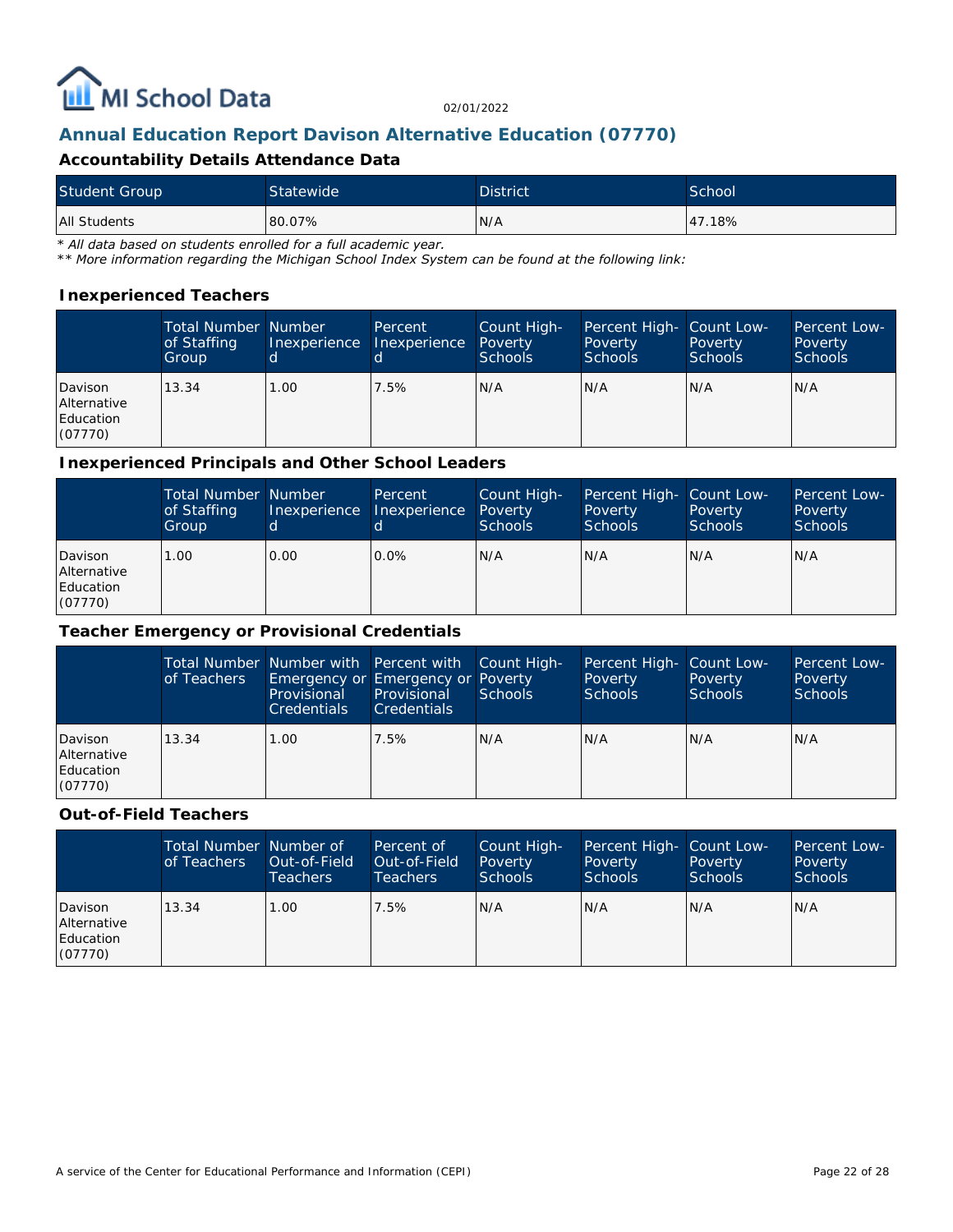

#### **Annual Education Report Davison Alternative Education (07770)**

#### **NAEP Grade 4 Math**

|                                                 | Percent of<br><b>Students</b> | Percent below<br><b>Basic</b> | Percent Basic | Percent Proficient Percent Advanced |                |
|-------------------------------------------------|-------------------------------|-------------------------------|---------------|-------------------------------------|----------------|
| <b>All Students</b>                             | 100                           | 24                            | 41            | 29                                  | 7              |
| Male                                            | 51                            | 22                            | 40            | 30                                  | 8              |
| Female                                          | 49                            | 25                            | 42            | 28                                  | 5              |
| Eligible                                        | 51                            | 36                            | 44            | 18                                  | $\overline{2}$ |
| Not Eligible                                    | 49                            | 12                            | 37            | 40                                  | 11             |
| Info not available                              | $\ddagger$                    | $\ddagger$                    | $\ddagger$    | $\ddagger$                          | $\ddagger$     |
| White                                           | 65                            | 15                            | 41            | 36                                  | 8              |
| Black or African<br>American                    | 17                            | 51                            | 39            | 9                                   |                |
| Hispanic                                        | 9                             | 34                            | 45            | 17                                  | $\overline{4}$ |
| Asian                                           | 3                             | 9                             | 32            | 37                                  | 22             |
| American Indian or<br>Alaska Native             | $\ddagger$                    | $\ddagger$                    | $\ddagger$    | $\ddagger$                          | $\ddagger$     |
| Native Hawaiian or<br>Other Pacific<br>Islander | $\ddagger$                    | $\ddagger$                    | $\ddagger$    | $\ddagger$                          | $\ddagger$     |
| Two or More Races                               | 5                             | 29                            | 42            | 22                                  | 7              |
| Students With<br><b>Disabilities</b>            | 11                            | 60                            | 29            | 10                                  |                |
| Students Without<br><b>Disabilities</b>         | 89                            | 19                            | 42            | 31                                  | $\overline{7}$ |
| English Language<br>Learners                    | 10                            | 37                            | 46            | 14                                  | $\overline{2}$ |
| Not English<br>Language Learners                | 90                            | 22                            | 40            | 31                                  | 7              |

*‡ Reporting Standards not met. Note: Observed differences are not necessarily statistically significant. Detail may not sum to total because of rounding. SOURCE: U.S. Department of Education. Institute for Education Sciences. National Center for Education Statistics. National Assessment of Educational Progress (NAEP) 2019 Mathematics Achievement.*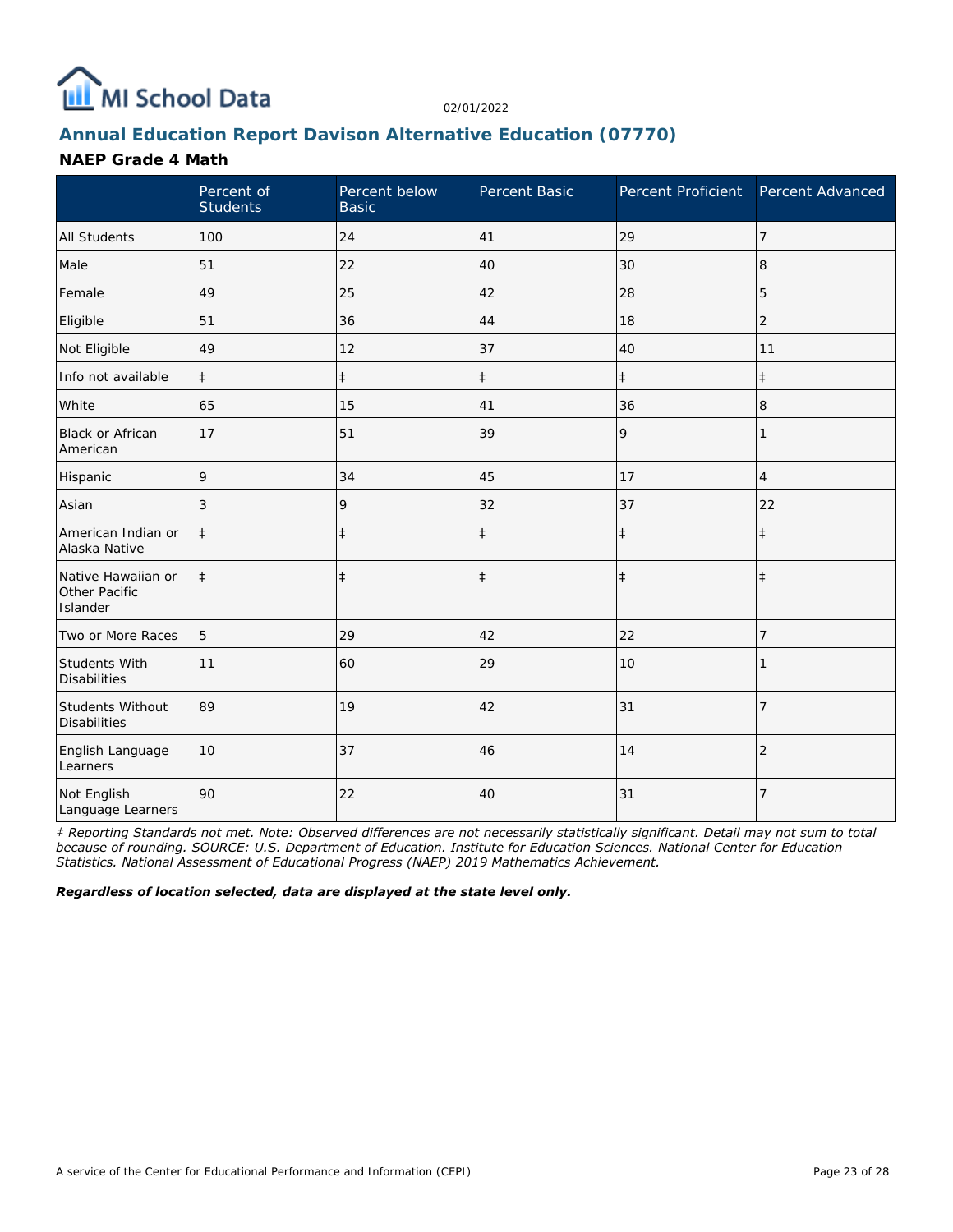

#### **Annual Education Report Davison Alternative Education (07770)**

#### **NAEP Grade 8 Math**

|                                                 | Percent of<br><b>Students</b> | Percent below<br><b>Basic</b> | Percent Basic |            | Percent Proficient Percent Advanced |
|-------------------------------------------------|-------------------------------|-------------------------------|---------------|------------|-------------------------------------|
| <b>All Students</b>                             | 32                            | 68                            | 31            | 9          |                                     |
| Male                                            | 51                            | 33                            | 67            | 31         | 10                                  |
| Female                                          | 49                            | 31                            | 69            | 31         | 7                                   |
| Eligible                                        | $\overline{4}$                | 48                            | 52            | 16         | 3                                   |
| Not Eligible                                    | 55                            | 19                            | 81            | 43         | 13                                  |
| Info not available                              | $\ddagger$                    | $\ddagger$                    | $\ddagger$    | $\ddagger$ | $\ddagger$                          |
| White                                           | 70                            | 25                            | 75            | 37         | 11                                  |
| Black or African<br>American                    | 15                            | 64                            | 36            | 9          | 1                                   |
| Hispanic                                        | 8                             | 41                            | 59            | 16         | $\overline{2}$                      |
| Asian                                           | 3                             | 14                            | 86            | 52         | 21                                  |
| American Indian or<br>Alaska Native             | $\ddagger$                    | $\ddagger$                    | $\ddagger$    | $\ddagger$ | $\ddagger$                          |
| Native Hawaiian or<br>Other Pacific<br>Islander | $\ddagger$                    | $\ddagger$                    | $\ddagger$    | $\ddagger$ | $\ddagger$                          |
| Two or More Races                               | $\overline{4}$                | 39                            | 61            | 24         | 4                                   |
| Students With<br><b>Disabilities</b>            | 10                            | 75                            | 25            | 5          | 0                                   |
| Students Without<br><b>Disabilities</b>         | 90                            | 27                            | 73            | 34         | 9                                   |
| English Language<br>Learners                    | 6                             | 60                            | 40            | 8          |                                     |
| Not English<br>Language Learners                | 94                            | 30                            | 70            | 32         | 9                                   |

*‡ Reporting Standards not met. NOTE: Observed differences are not necessarily statistically significant. Detail may not sum to total because of rounding. SOURCE: U.S. Department of Education. Institute for Education Sciences. National Center for Education Statistics. National Assessment of Educational Progress (NAEP) 2019 Mathematics Achievement.*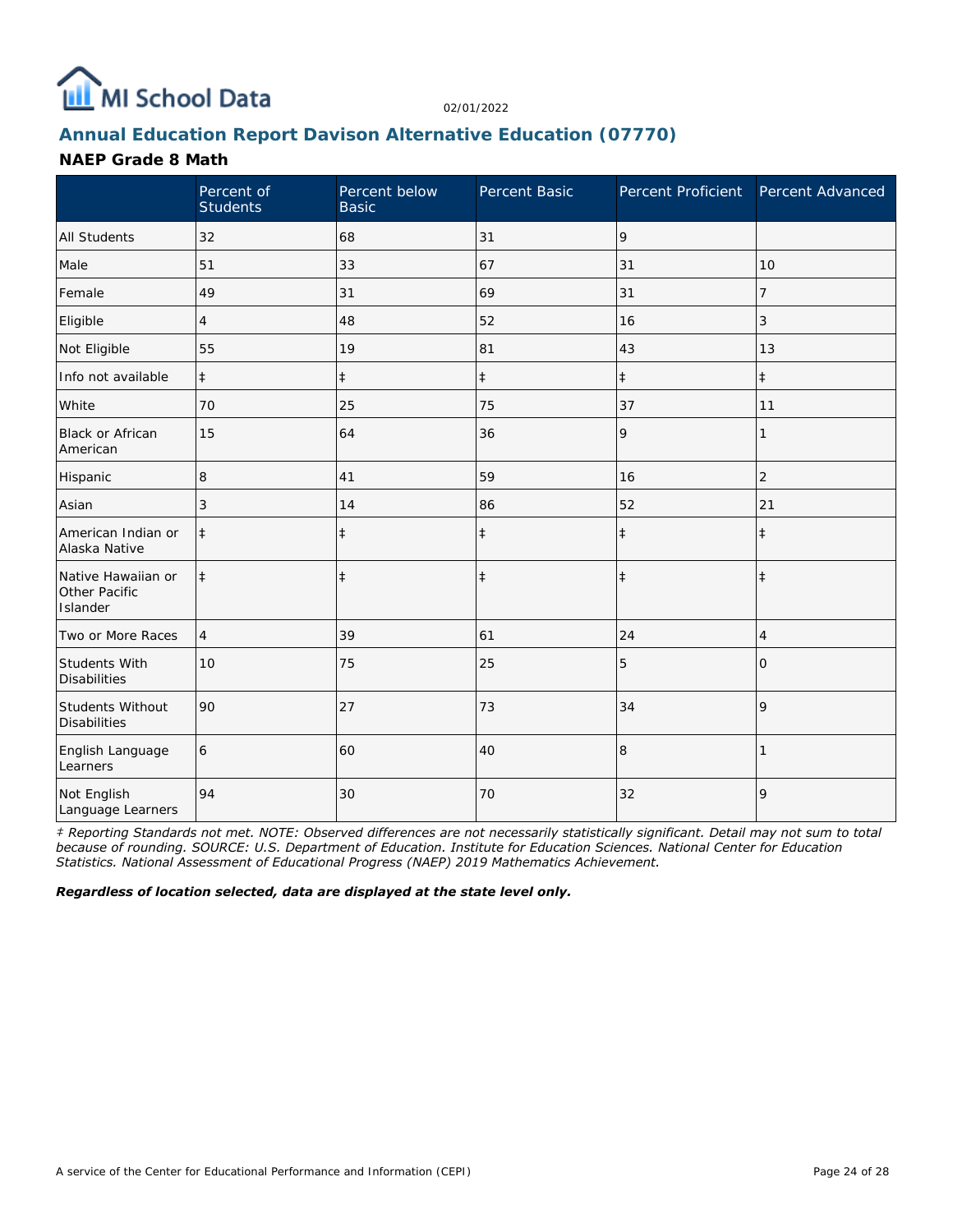

#### **Annual Education Report Davison Alternative Education (07770)**

#### **NAEP Grade 4 Reading**

|                                                 | Percent of<br>Students | Percent below<br><b>Basic</b> | Percent Basic | Percent Proficient | Percent Advanced |
|-------------------------------------------------|------------------------|-------------------------------|---------------|--------------------|------------------|
| <b>All Students</b>                             | 100                    | 36                            | 64            | 32                 | $\overline{7}$   |
| Male                                            | 51                     | 40                            | 60            | 28                 | 6                |
| Female                                          | 49                     | 32                            | 68            | 36                 | 9                |
| Eligible                                        | 53                     | 49                            | 51            | 20                 | 3                |
| Not Eligible                                    | 47                     | 21                            | 79            | 45                 | 13               |
| Info not available                              | $\ddagger$             | $\ddagger$                    | $\ddagger$    | $\ddagger$         | $\ddagger$       |
| White                                           | 65                     | 29                            | 71            | 37                 | 9                |
| <b>Black or African</b><br>American             | 18                     | 58                            | 42            | 15                 | 2                |
| Hispanic                                        | 9                      | 50                            | 50            | 18                 | $\overline{c}$   |
| Asian                                           | 3                      | 18                            | 82            | 44                 | 15               |
| American Indian or<br>Alaska Native             | $\ddagger$             | $\ddagger$                    | $\ddagger$    | $\ddagger$         | $\ddagger$       |
| Native Hawaiian or<br>Other Pacific<br>Islander | $\ddagger$             | $\ddagger$                    | $\ddagger$    | $\ddagger$         | $\ddagger$       |
| Two or More Races                               | 5                      | 33                            | 67            | 35                 | 8                |
| Students With<br><b>Disabilities</b>            | 10                     | 74                            | 26            | 10                 |                  |
| Students Without<br><b>Disabilities</b>         | 90                     | 31                            | 69            | 34                 | $\,8\,$          |
| English Language<br>Learner                     | 11                     | 57                            | 43            | 14                 | 3                |
| Not English<br>Language Learner                 | 89                     | 33                            | 67            | 34                 | 8                |

*# Rounds to zero*

*‡ Reporting Standards not met. NOTE: Observed differences are not necessarily statistically significant. Detail may not sum to total because of rounding. SOURCE: U.S. Department of Education, Institute of Education Sciences, National Center for Education Statistics, National Assessment of Educational Progress (NAEP), 2019 Reading Assessment.*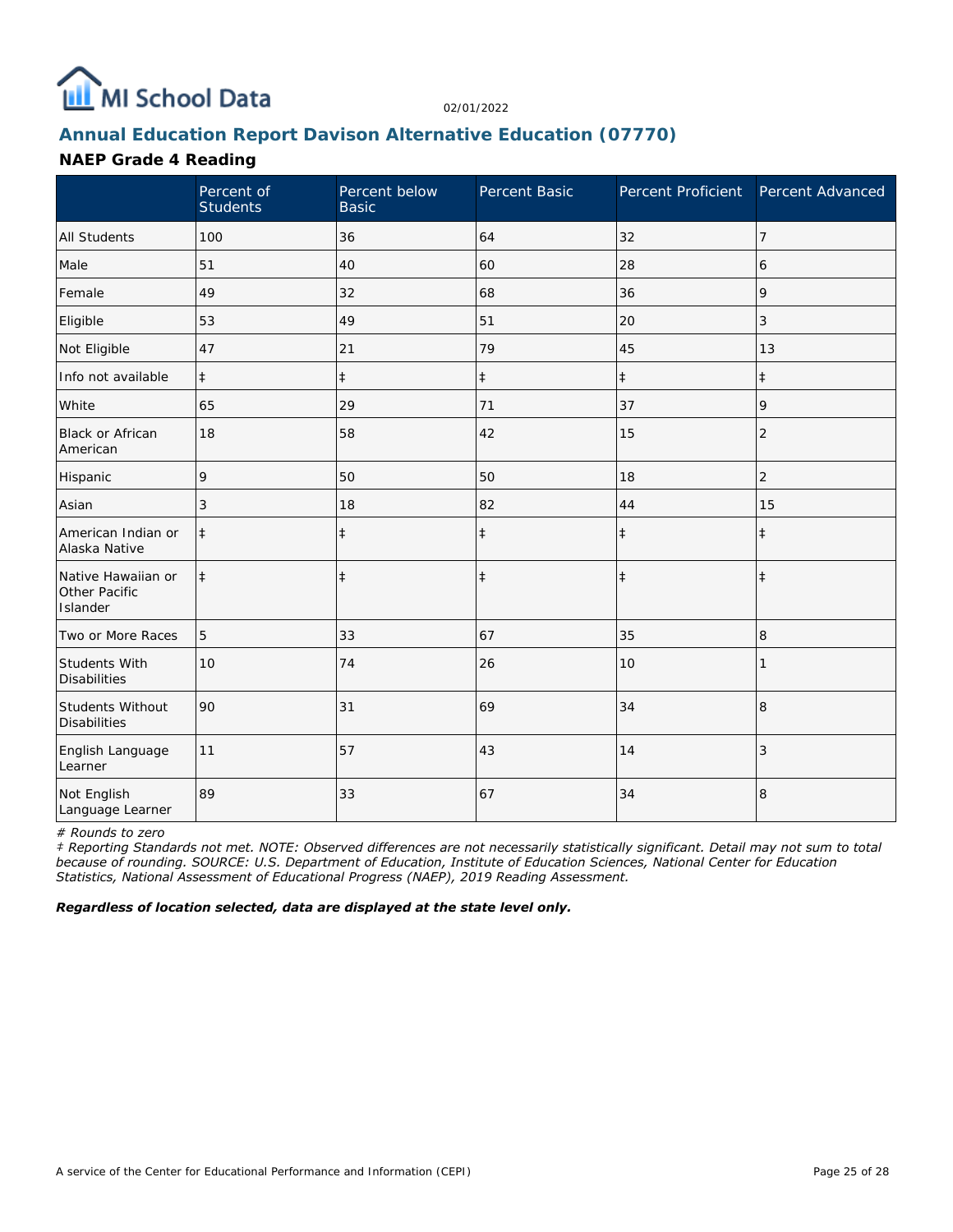

#### **Annual Education Report Davison Alternative Education (07770)**

#### **NAEP Grade 8 Reading**

|                                                 | Percent of<br><b>Students</b> | Percent below<br><b>Basic</b> | Percent Basic | Percent Proficient Percent Advanced |                |
|-------------------------------------------------|-------------------------------|-------------------------------|---------------|-------------------------------------|----------------|
| <b>All Students</b>                             | 100                           | 27                            | 73            | 31                                  | 3              |
| Male                                            | 51                            | 32                            | 68            | 26                                  | $\overline{2}$ |
| Female                                          | 49                            | 21                            | 79            | 37                                  | 3              |
| Eligible                                        | 47                            | 39                            | 61            | 19                                  |                |
| Not Eligible                                    | 52                            | 15                            | 85            | 43                                  | 4              |
| Info not available                              | $\ddagger$                    | $\ddagger$                    | $\ddagger$    | $\ddagger$                          | $\ddagger$     |
| White                                           | 70                            | 22                            | 78            | 35                                  | 3              |
| <b>Black or Afican</b><br>American              | 15                            | 48                            | 52            | 12                                  | 0              |
| Hispanic                                        | 8                             | 36                            | 64            | 22                                  | 1              |
| Asian                                           | 3                             | 14                            | 86            | 56                                  | 6              |
| American Indian or<br>Alaska Native             | $\ddagger$                    | $\ddagger$                    | $\ddagger$    | $\ddagger$                          | $\ddagger$     |
| Native Hawaiian or<br>Other Pacific<br>Islander | $\ddagger$                    | $\ddagger$                    | $\ddagger$    | $\ddagger$                          | $\ddagger$     |
| Two or More Races                               | $\overline{4}$                | 23                            | 77            | 40                                  | 5              |
| Students With<br><b>Disabilities</b>            | 11                            | 71                            | 29            | 5                                   | $\Omega$       |
| Students Without<br><b>Disabilities</b>         | 89                            | 21                            | 79            | 35                                  | 3              |
| English Language<br>Learner                     | 6                             | 57                            | 43            | 6                                   | $\Omega$       |
| Not English<br>Language Learner                 | 94                            | 25                            | 75            | 33                                  | 3              |

*# Rounds to zero*

*‡ Reporting Standards not met. NOTE: Observed differences are not necessarily statistically significant. Detail may not sum to total because of rounding. SOURCE: U.S. Department of Education, Institute of Education Sciences, National Center for Education Statistics, National Assessment of Educational Progress (NAEP), 2019 Reading Assessment.*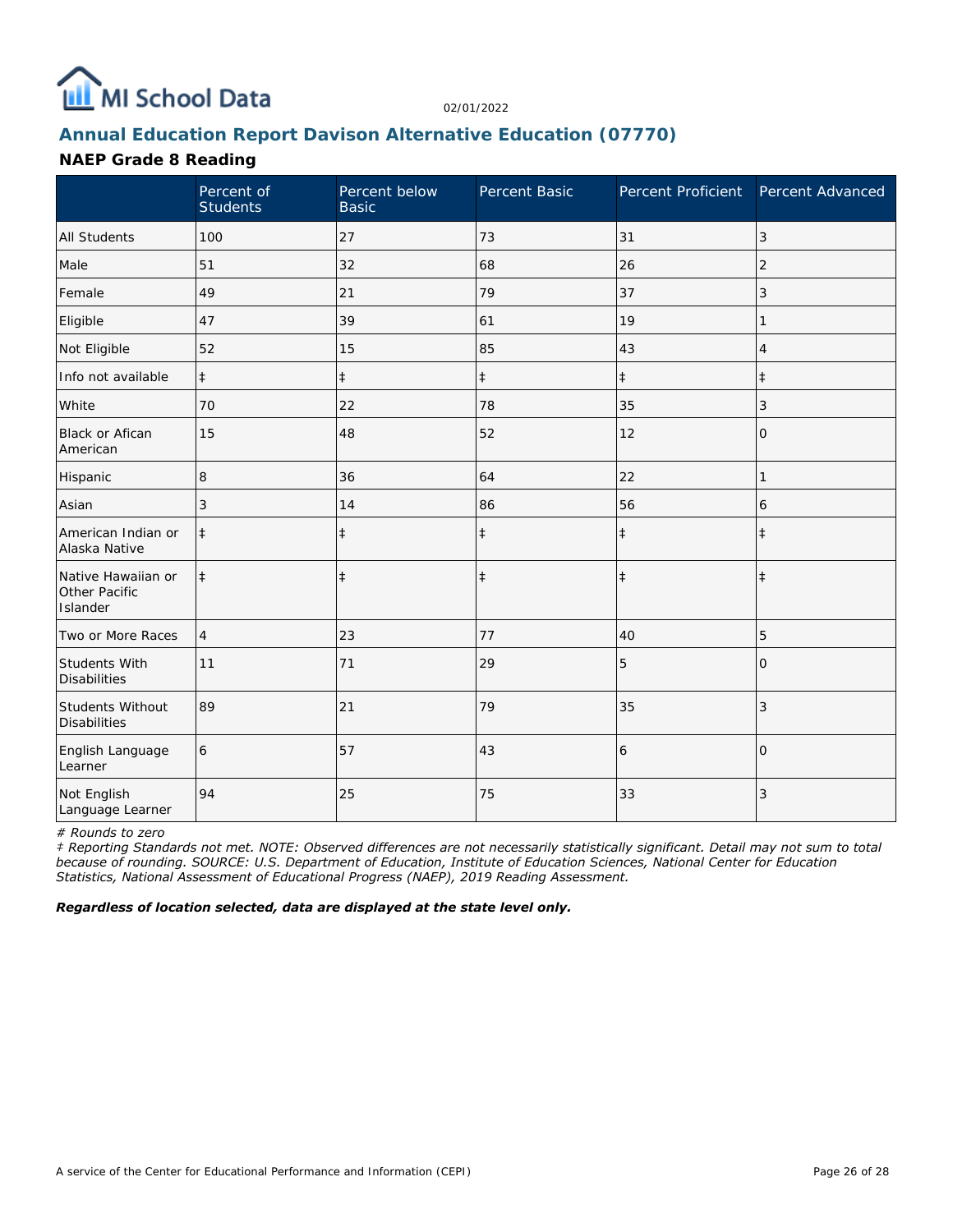

#### **Annual Education Report Davison Alternative Education (07770)**

#### **NAEP Participation Data**

| Grade | Subject | Participation Rate Standard Error<br>for Students with<br><b>Disabilities</b> |      | Participation Rate Standard Error<br>for Limited English<br><b>Proficient Students</b> |      |
|-------|---------|-------------------------------------------------------------------------------|------|----------------------------------------------------------------------------------------|------|
| 4     | Math    | 86.9                                                                          | 2.25 | 197                                                                                    | 0.97 |
|       | Reading | 85.4                                                                          | 2.57 | 98                                                                                     | 1.04 |
| 18    | Math    | 81.9                                                                          | 2.48 | 95                                                                                     | 1.79 |
|       | Reading | 83.3                                                                          | 2.41 | <u>o</u>                                                                               | 3.97 |

*The National Assessment of Educational Progress (NAEP) is periodically administered by the U.S. Department of Education based on assessments administered to samples of students in each state. Federal regulations require the display of state level NAEP data on the Annual Education Report. These data represent the performance of the most recent sample of Michigan students on the NAEP.*